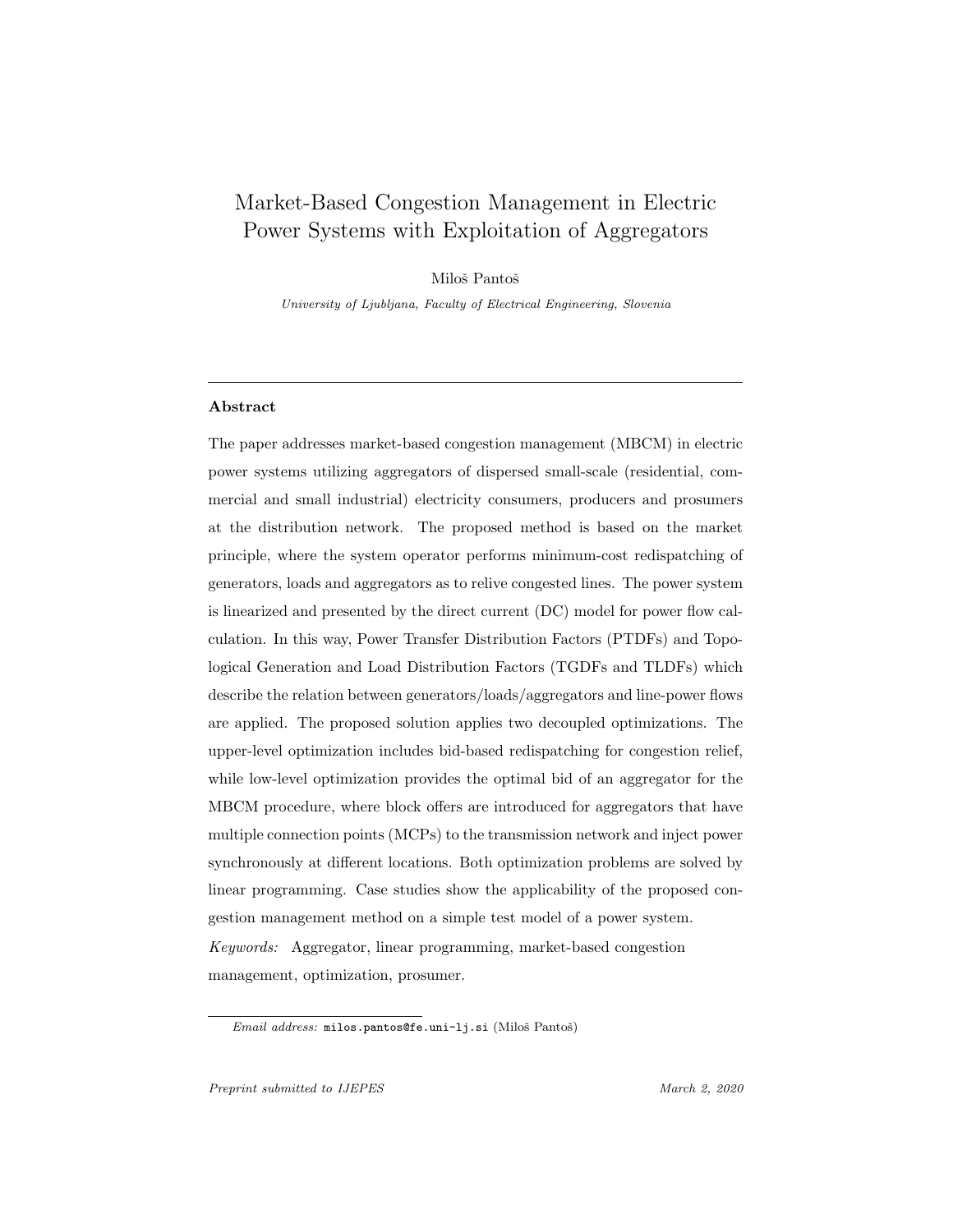## Nomenclature

# Indices:

| $\boldsymbol{a}$ | Subscript index for aggregator.                             |  |  |  |  |  |
|------------------|-------------------------------------------------------------|--|--|--|--|--|
| $\boldsymbol{b}$ | Subscript index for bid.                                    |  |  |  |  |  |
| ij               | Subscript index for line $i-j$ .                            |  |  |  |  |  |
| $\iota$          | Subscript index for location.                               |  |  |  |  |  |
| $\,m$            | Subscript index for generator or load (market participant). |  |  |  |  |  |
| max              | Superscript index for maximum value.                        |  |  |  |  |  |
| min              | Superscript index for minimum value.                        |  |  |  |  |  |
| $\boldsymbol{p}$ | Subscript index for prosumer.                               |  |  |  |  |  |
| t                | Subscript index for time slot.                              |  |  |  |  |  |
|                  | Variables and functions:                                    |  |  |  |  |  |
| $\boldsymbol{c}$ | Price $(\frac{\epsilon}{\text{MWh}})$ .                     |  |  |  |  |  |
| GLSK             | Generation and load shift key (p.u.).                       |  |  |  |  |  |
| J                | Objective function $(\epsilon)$ .                           |  |  |  |  |  |
| $\boldsymbol{P}$ | Active power (MW).                                          |  |  |  |  |  |
| PTDF             | Power transfer distribution factor (p.u.).                  |  |  |  |  |  |
| $\boldsymbol{s}$ | Cost $(\in)$ .                                              |  |  |  |  |  |
| TDF              | Transmission distribution factor (p.u.).                    |  |  |  |  |  |
|                  |                                                             |  |  |  |  |  |

# Parameters, sets and constants: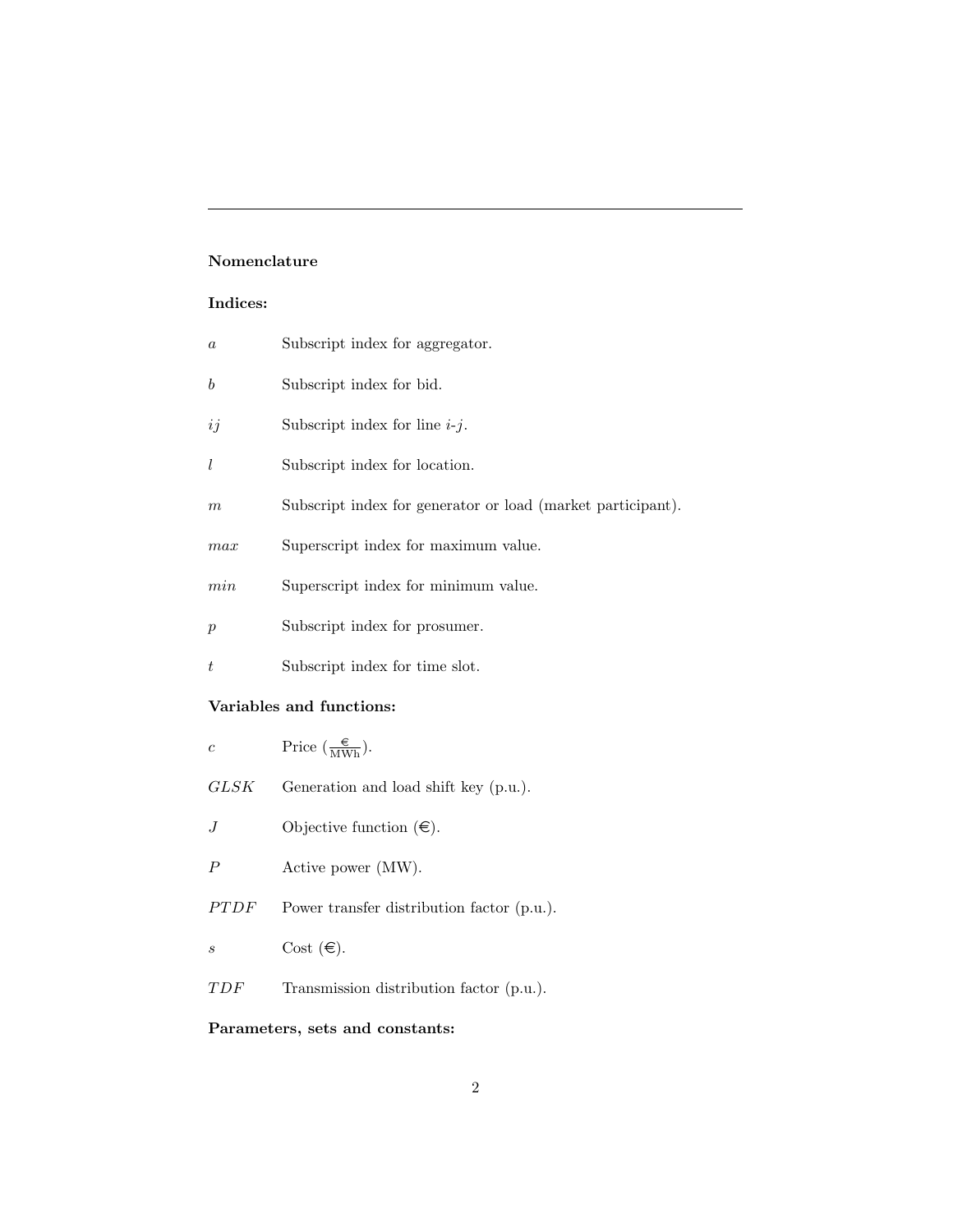- A Number of aggregators in set A.
- A Set of aggregators.
- B Set of bids.
- L Number of connection points in set  $\mathcal{L}_a$ .
- $\mathcal{L}$  Set of multiple connection points.
- $M$  Number of elements in set  $M$ .
- ${\mathcal M}$  Set of market participants.
- $\Omega$  Set of decision variables.
- P Number of prosumers in set  $\mathcal{M}_a$ .

## Abbreviations:

- AC Alternating current.
- CM Congestion management.
- DC Direct current.
- DSO Distribution system operator.
- GGDF Generalized generation distribution factor.
- GLSK Generation and load shift key.
- MBCM Market-based congestion management.
- MCP Multiple connection point.
- PTDF Power transfer distribution factor.
- SCP Single connection point.
- TDF Transmission distribution factor.
- TGDF Topological generation distribution factor.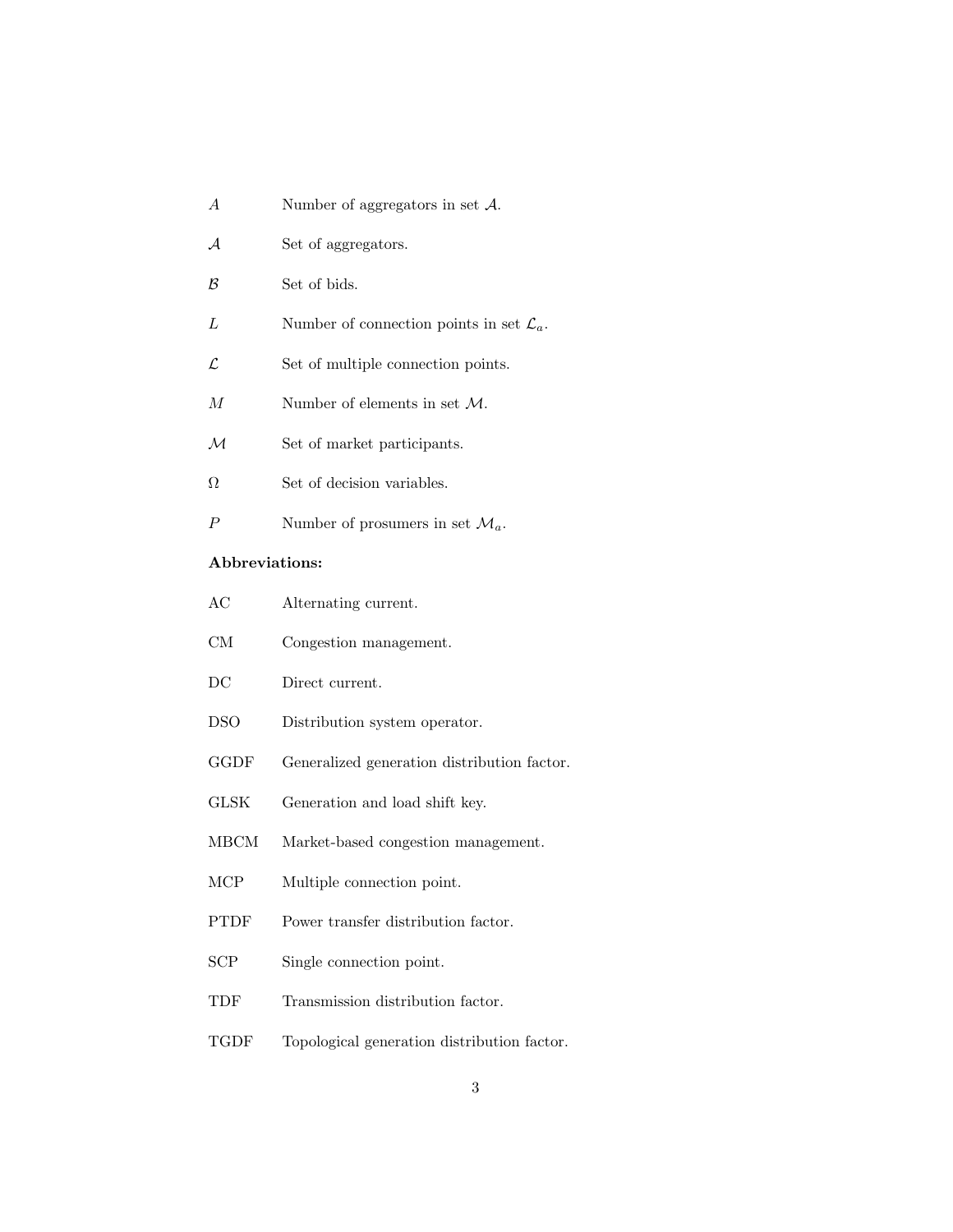#### TLDF Topological load distribution factor.

TSO Transmission system operator.

#### 1. Introduction

Congestion management (CM) is an ancillary service which is gaining on its importance due to increasing share of renewable energy sources with unpredictable nature impacting also line loadings going beyond the limits, and slower realization of new investments into transmission paths due to environmental constraints and general unacceptance. This ancillary service is the responsibility of transmission system operators (TSOs) and distribution system operators (DSOs), if congestions occur in distribution network. They need effective tools to prevent transmission paths from overloading in order to provide reliable operation of power system. In the past, this service was provided solely by generating companies; it was only later that big industrial consumers identified within the demand-side management recognized it as a great business opportunity in this segment of energy markets and started offering their available demand flexibility to TSOs too, [\[1\]](#page-24-0), [\[2\]](#page-24-1), [\[3\]](#page-24-2), [\[4\]](#page-24-3).

It is to be expected that the future grid will be more distributed. A noticeable uptake is seen at the residential level where consumers, virtual power plants and prosumers are increasing installations of renewable energy sources (photovoltaic panels), flexible demand (heating and cooling) and storage systems (batteries and electric-drive vehicles). These behind-the-meter applications can provide different services for their owners, e.g. back-up supply, load shifting, optimization of energy procurement, maximization of self-consumption, etc. If coordinated adequately via aggregators, all these new technologies and concepts can be efficiently applied to ensure the needed dispatchable potential in power systems, also in CM. From the technical point of view, there are no barriers to reaching this goal since numerous solutions in the field of information, communication technology and control are available for application.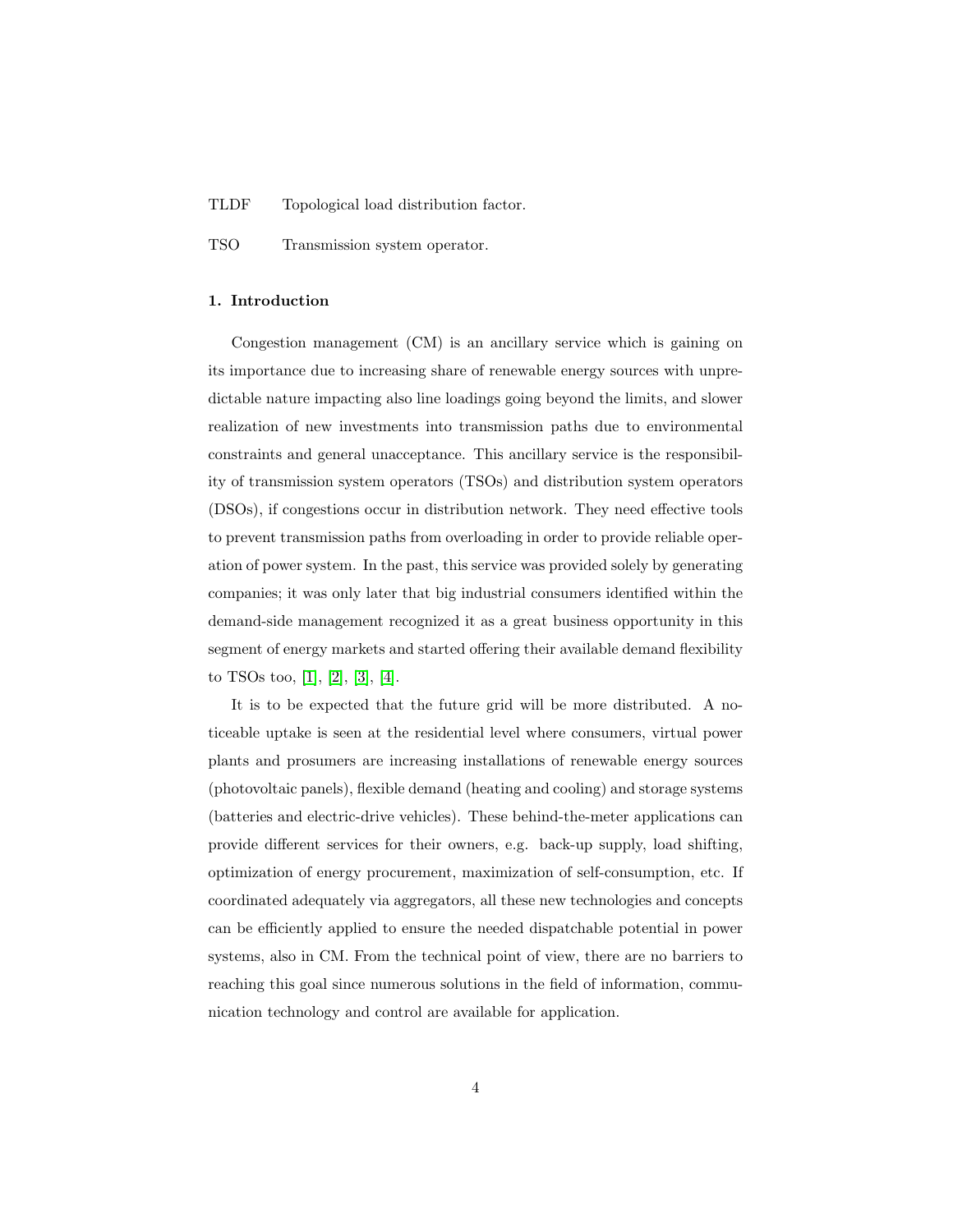The idea in this paper employs prosumers with their production, flexible demand and storage capabilities as a potential way of providing support for congestion relief on critical transmission lines. In this research, "prosumer" refers to a small-scale (residential, commercial and small industrial) electricity consumer with on-site generation like rooftop photovoltaic panels and battery storage, not excluding electric-drive vehicles and virtual power plants. In [\[5\]](#page-24-4), the projected uptake of solar and battery storage in 2050 is 80 GW and 100 GWh, which will represent between 30% and 50% of total demand; see the scenario called "Rise of the Prosumer", [\[6\]](#page-27-0). A similar trend has been observed in Europe as well, [\[7\]](#page-27-1).

The CM problem is a topic that has been frequently addressed by many researchers, and numerous solutions have already been put into practice. A detailed overview of available approaches is provided in [\[8\]](#page-27-2). In a vertically integrated traditional power system, before its unbundling, TSOs determined the transmission line flows within the allowable range in the lowest cost, [\[9\]](#page-27-3).

In a deregulated environment, CM is still the responsibility of TSOs. One of the earliest available solutions was the nodal pricing (locational marginal pricing) method, [\[10\]](#page-27-4). It provides adequate economic (price) signals to market participants preventing the network from congesting. This solution is very exact, but highly complex for application.

In the zonal (regional) pricing solution [\[11\]](#page-27-5), critical transmission lines are identified a priori and represent potential zonal boundaries. The system is split into defined zones only in case of congestion, and each zone has an unique market clearing price so that trading between and within the zones does not cause any congestions on identified critical lines. The problem with zonal pricing is that it does not prevent internal congestions, since zonal boundaries are defined exante.

[\[12\]](#page-27-6) and [\[13\]](#page-28-0) apply the DC optimal power flow approach, where fuel costs are minimized and social welfare is maximized while relieving transmission line congestions.

The countertrade approach is based on the market principle, where market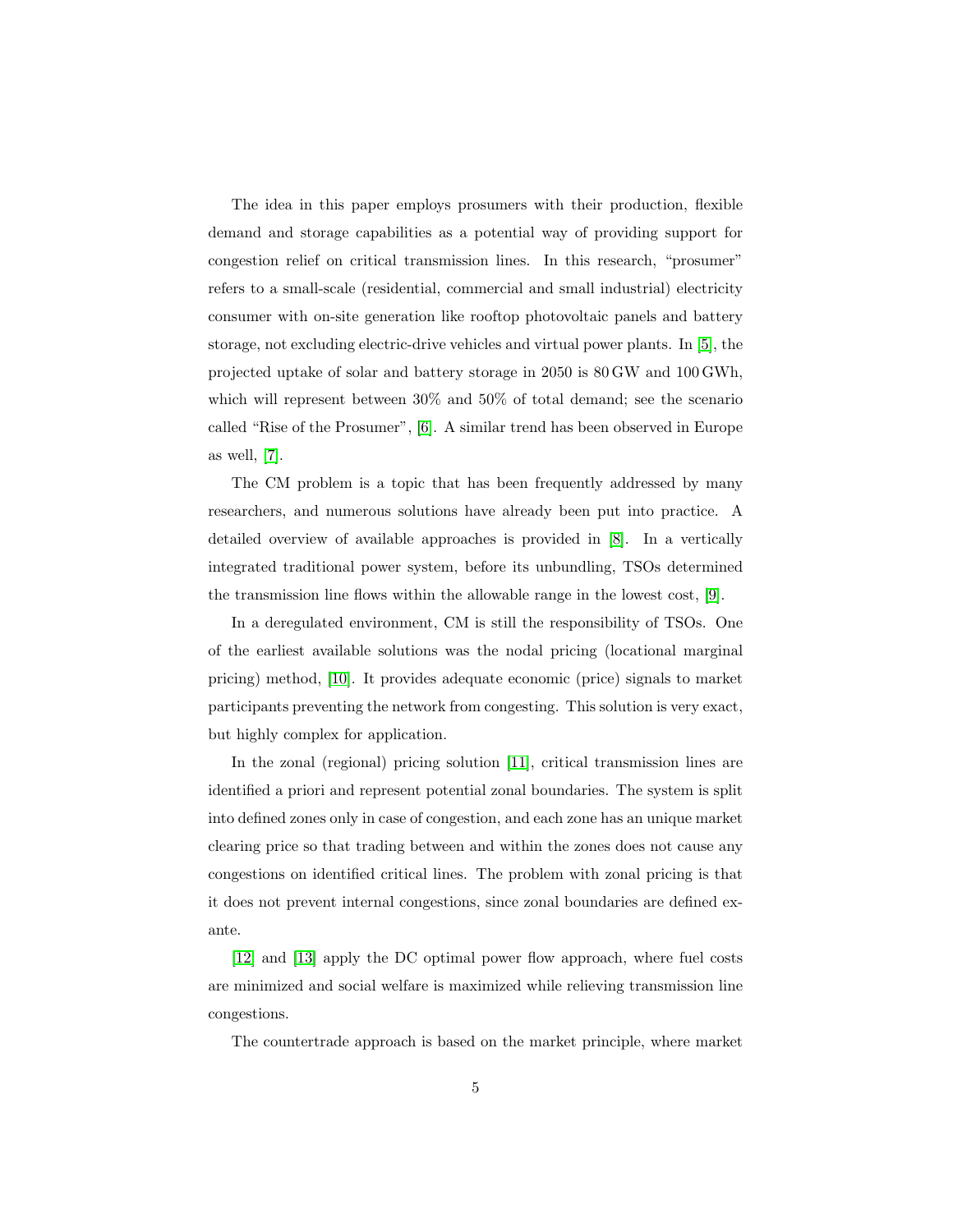players provide their bids for power increase or decrease while TSO performs in the next step an auction as to find an optimal bid structure that would relive a congestion. This solution is presented in [\[14\]](#page-28-1) and utilizes Generalized Generation Distribution Factors (GGDFs) described in [\[15\]](#page-28-2) to obtain the relation between redispatched power and change of line power flow. Linear programming is applied to obtain an optimal redispatch of power production and load.

In addition to GGDFs, frequently applied factors describing the relation between market participants' power change and line power flows are Transmission Congestion Distribution Factors, which are also available for reactive power as in  $[16]$ ,  $[17]$ , or the frequently applied PTDFs as in  $[18]$ , or generator sensitivity factors on congested lines as presented in [\[19\]](#page-28-6). Many other variations and different namings of these factors are available in literature.

Another efficient approach to CM similar to distribution factors is to employ power tracing techniques in combination with an optimization algorithm as presented in [\[20\]](#page-29-0), [\[21\]](#page-29-1). [\[22\]](#page-29-2) provides a review of the power flow tracing.

Many researchers have proposed CM solutions by finding the optimal position of controllable devices such as Flexible alternating current (AC) Transmission System [\[23\]](#page-29-3), [\[24\]](#page-29-4), [\[25\]](#page-29-5); in this group: Thyristor Controlled Series Compensator [\[26\]](#page-30-0), Static VAr Compensator [\[27\]](#page-30-1), Static Compensator, Static Series Synchronous Compensator [\[28\]](#page-30-2), etc. by applying one of the intelligent optimization algorithms such as the Genetic Algorithm [\[29\]](#page-30-3), [\[12\]](#page-27-6), Differential Evolution [\[30\]](#page-30-4), Particle Swarm Optimization [\[31\]](#page-30-5), [\[32\]](#page-31-0) and other evolutionary algorithms. Besides these controllable devices also transmission-line switching and operation of transformer taps can be applied to mitigate congestions. All these approaches are cost-free, [\[33\]](#page-31-1), since they do not involve any generation and load rescheduling and curtailment.

Several MBCM approaches for congestion relief on the transmission and distribution level have been proposed recently. In general, it is a pool-based market model where s system operator collects flexibility bids (adjustment bids) of market participants, performs an auction, implements the selected bids and relieves critical lines. These approaches are non-cost-free, [\[33\]](#page-31-1), and as such are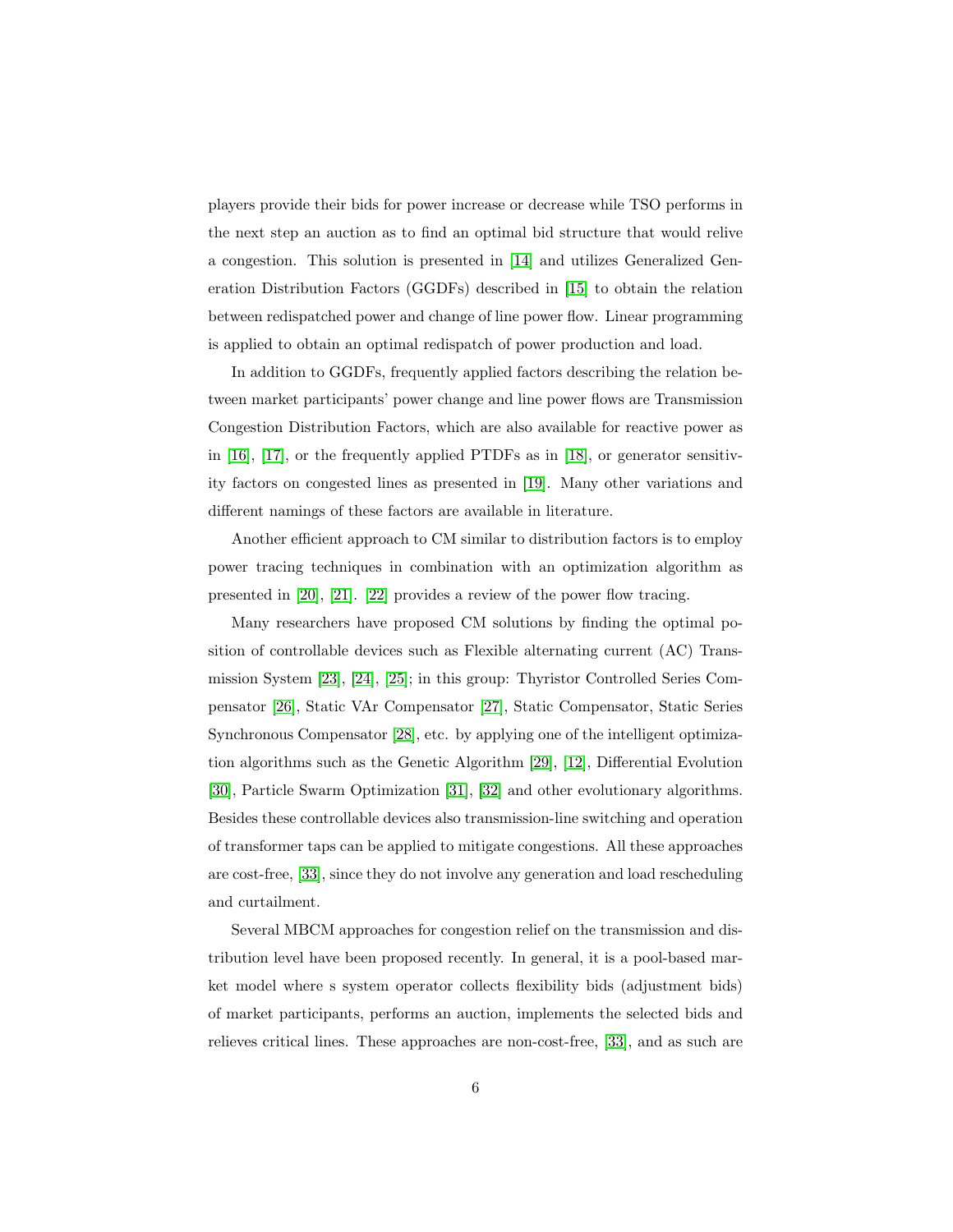applied in the second stage if cost-free methods do not relieve congestions entirely. For example, in [\[34\]](#page-31-2), a distribution market operator is introduced that clears the flexibility market with help of electric-drive vehicles. Another market framework is proposed in [\[35\]](#page-31-3) where a flexibility clearing house acts as an "independent non-profit driven entity" and carries out CM in distribution network via flexible distributed energy resources. In [\[36\]](#page-31-4), a collaboration platform between a virtual power plant and a DSO is developed to initiate market-oriented solutions of smart distribution grid security including CM. Also EPEX SPOT proposes in [\[37\]](#page-31-5) a flexibility marketplace where system operators can procure flexibility offered by certified flexibility providers such as aggregators, storage systems, power plants, renewable energy sources, etc. In [\[38\]](#page-32-0), a flexible demand is exploited by aggregators for congestion relief. On the aggregator's level (lower tier), a transactive market model is used in order to formulate swap bids of consumers' flexible demand. An aggregator provides these bids to a DSO that clears a swap market (upper tier), employs the selected bids and relieves the network. With this market scheme, real-time congestions are solved.

The advantage of real-time approaches is the fact that congestion forecasts within a day or for the next hour are more reliable and actions are consequently more effective. Main drawbacks of real-time approaches are required prompt responses of market participants and timely actions of system operators. However, this issue is efficiently solved by adequate information and communication technologies. Solutions that apply day-ahead market models have to deal with forecast uncertainties. For example, [\[39\]](#page-32-1) presents a robust optimization framework for the day-ahead scheduling of residential smart user under uncertainties of forecast parameters. Another approach is to apply chance-constrained stochastic approach as presented in [\[40\]](#page-32-2), where the uncertainty of wind power and demand-side response are jointly considered in order to determine the optimal daily dispatch of generators and demand-responsive.

The research presented in this paper was motivated by the following facts:

• unexpected occurrence of line overloading due to unpredictable operation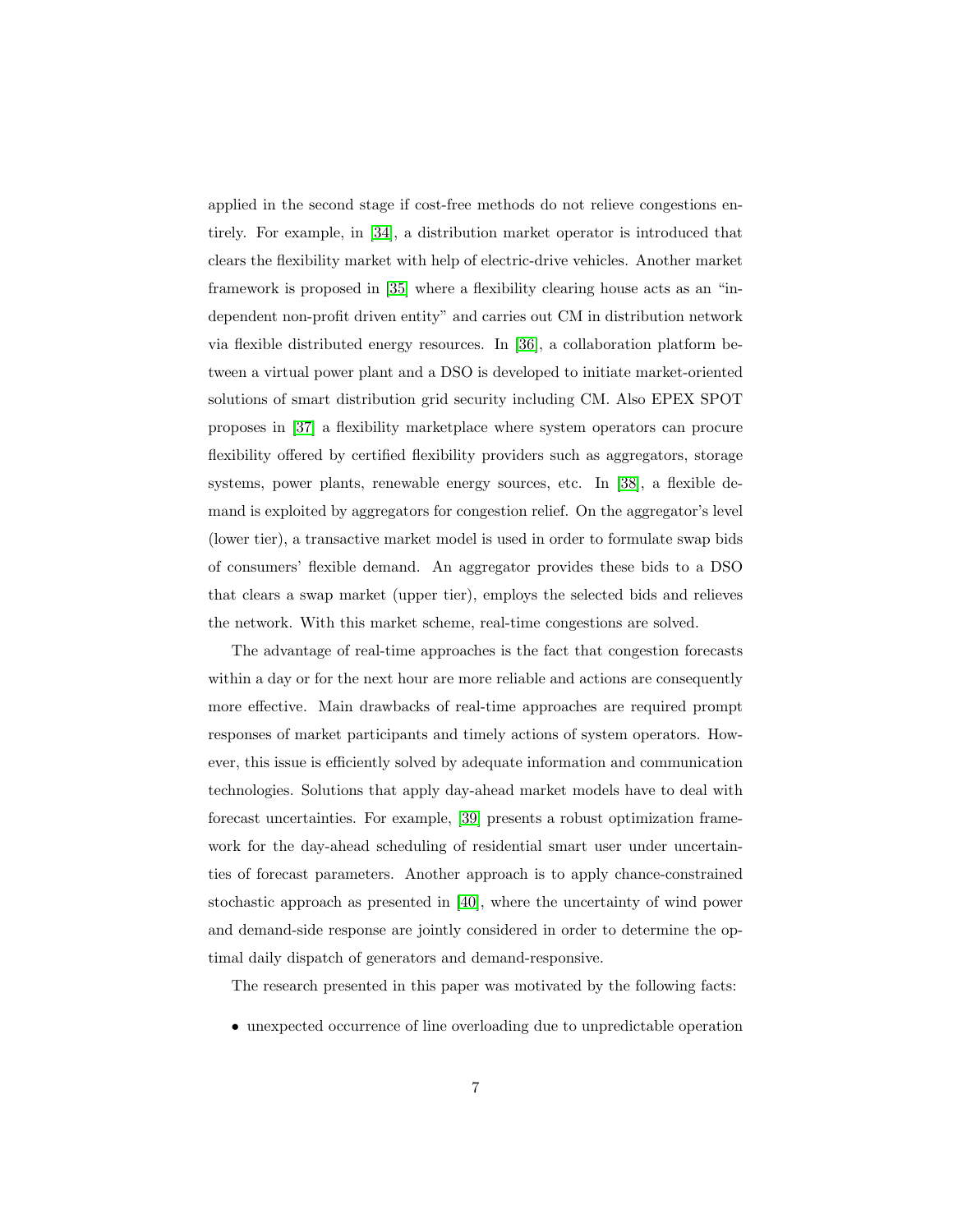of renewable energy sources,

- overloading of transmission lines due to lack of new investments into transmission lines,
- unexploited potential of aggregated generation and demand flexibility at the distribution level for CM at the transmission level.

The paper proposes a new MBCM method with the integration of aggregated producers, consumers and prosumers operating at the distribution level. The proposed market model follows the latest research works, [\[34\]](#page-31-2), [\[35\]](#page-31-3), [\[36\]](#page-31-4), [\[37\]](#page-31-5), that apply a pool-based model, but with different market designs as already discussed. The main idea in the paper derives from [\[14\]](#page-28-1) and [\[18\]](#page-28-5) that also apply a pool-based market model for CM. The existing work is improved as GGDFs are replaced by PTDFs and TGDFs/TLDFs, [\[22\]](#page-29-2), which present the impact of generators/loads/aggregators on line loadings. These factors allow for the simultaneous bidding of generators, loads, and also aggregators in the proposed MBCM. The actual advantage of proposed factors is that they enable a coupling of transmission and distribution networks, which, compared to [\[14\]](#page-28-1), enables an inclusion of aggregators into the bidding procedure for CM.

More specifically, the idea presented in this work enables aggregators with MCPs to participate in the CM market. For example, a recent reference [\[34\]](#page-31-2) proposes a conceptually similar solution where aggregators exploit electric-drive vehicles for CM via a day-ahead market framework. It is important to note that all aggregators in this research, [\[34\]](#page-31-2), have a single connection point (SCP) to the transmission network, which easier the problem since each aggregator's flexibility impacts the grid from one point only. The existing solutions have to be improved by applying appropriate distribution factors and adequate market model that would enable also aggregators with MCPs to efficiently participate in the CM market.

The proposed MBCM procedure incorporates two optimization models. The low-level problem is applied by an aggregator in order to deliver the best possible and competitive offers to MBCM optimization performed by the TSO. The main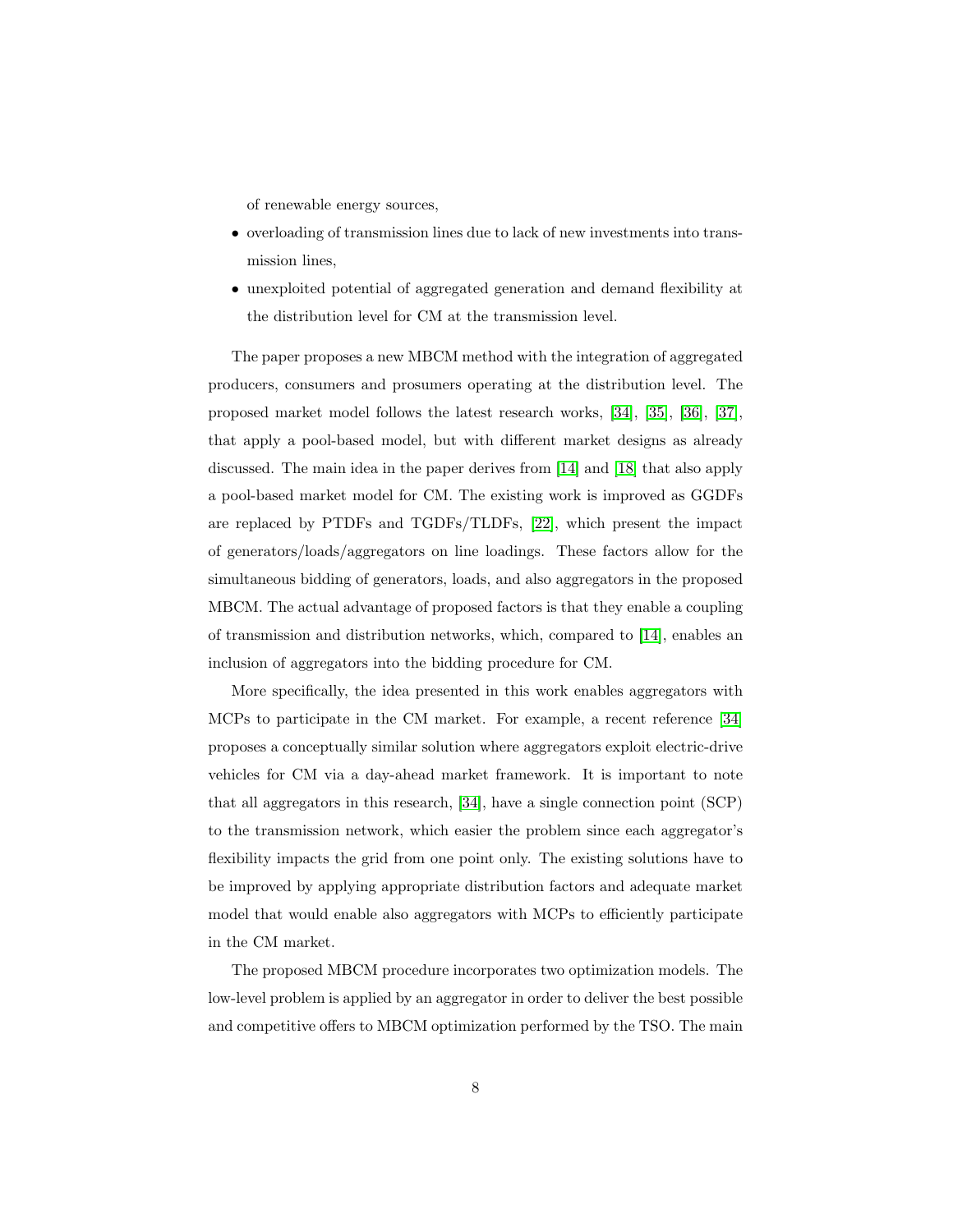contributions of the proposed solution are:

- inclusion of dispersed prosumers at the distribution level into the MBCM optimization model,
- modelling of location-related block offers of aggregators with MCPs,
- application of distribution factors such as PTDFs, TGDFs and TLDFs in the optimization model carrying information about the transmission and distribution network.

The remainder of the paper is organized as follows: generation and load redispatching is presented in Section [3,](#page-10-0) followed by Section [4,](#page-12-0) which presents aggregator redispatching. The proposed MBCM model is presented in Section [5](#page-16-0) and in Section [6,](#page-18-0) results are analysed and discussed in detail, followed by the final Section [7](#page-22-0) that concludes the paper.

#### 2. Model of Electric Power System and Market Design

Line power flows through the system are determined by topology and injected nodal power flows as a result of market activities of generators, loads and aggregators as presented in Figure [1.](#page-9-0) Two types of aggregators are considered in this research: aggregators with a SCP as the one on the left-hand side in Figure [1,](#page-9-0) and aggregators with MCPs as the one on the right-hand side in Figure [1.](#page-9-0) Aggregators of both types merge prosumers with flexible production and/or demand including virtual power plants, electric-drive vehicles and trains, energy storage systems, smart homes, etc., as in [\[39\]](#page-32-1) and [\[41\]](#page-32-3). An interesting overview of technologies appropriate for aggregation are provided in [\[42\]](#page-32-4) and [\[43\]](#page-32-5) pointing out microgrids with smart homes, energy hubs and energy router components. In general, aggregators are technology-agnostic meaning they comprise of all kinds of technologies operating on different voltage levels. It is only important that prosumers comprising of different technologies are flexible and adequately controllable, which is required for aggregators' exploitation in the CM procedure.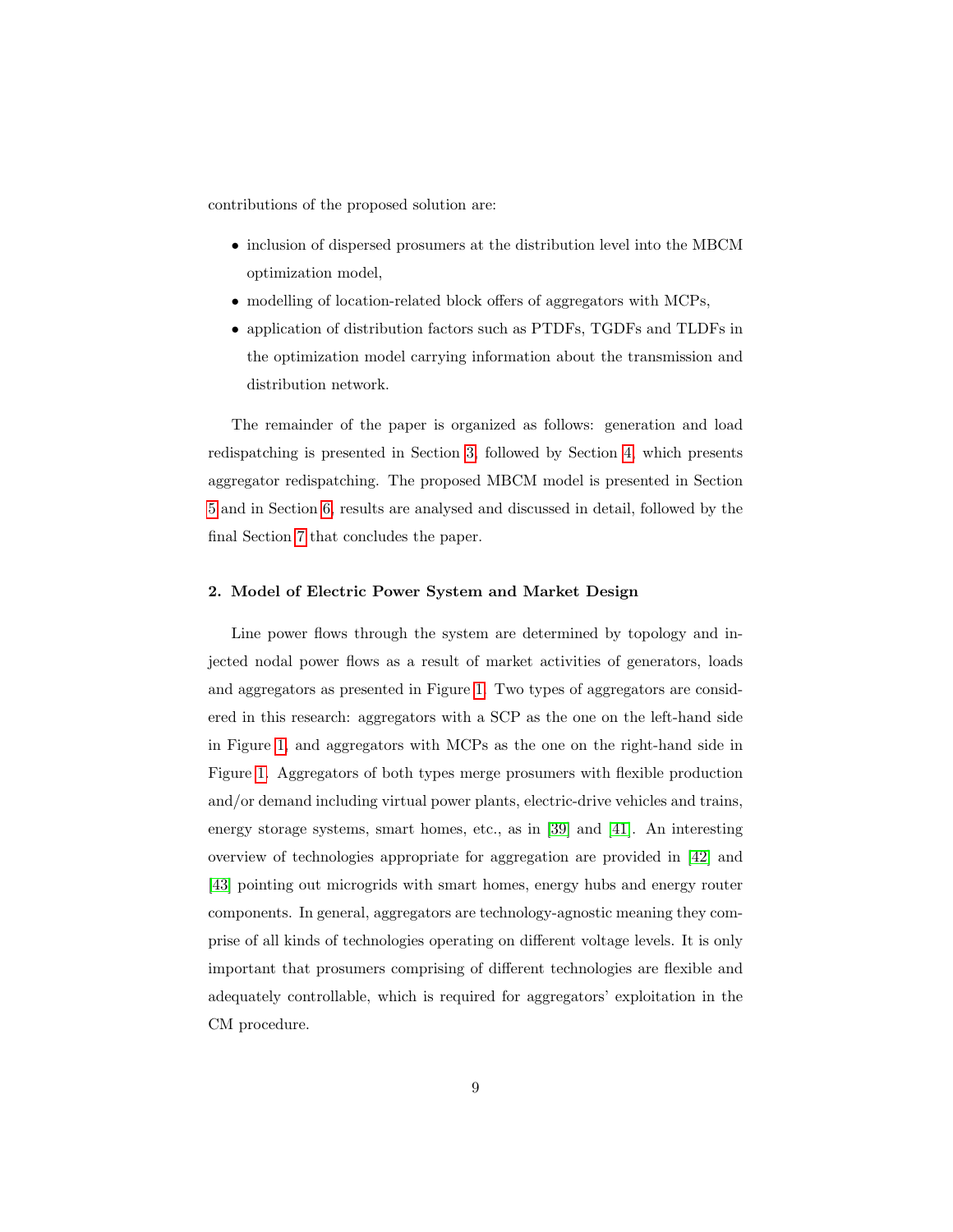

<span id="page-9-0"></span>Figure 1: Structure of electric power system.

In case of transmission line congestions, the system operator performs remedial actions by generation, load and aggregator redispatching in order to eliminate line overloading. Figure [2](#page-10-1) presents a market-based solution, where the system operator foresees a congestion problem in the next hour and calls the CM market participants to provide their adjustment (flexibility) bids through a dedicated market platform. Next, the system operator has to perform the matching procedure of bids for active-power changes at a specific price, so as to utilize the cheapest offers first and therefore achieve an optimal redispatch of production and load. Finally, all market participants are informed about the auction result and the implementation of selected bids can be performed in the following hour when line overloading is expected to occur. As presented, the proposed market-based solution is a complementary real-time market with an hourly resolution (or 15 minutes and less) running in parallel with other realtime markets such as an intra-day market or a balancing market, but with a specific purpose. This market is proposed to be a real-time market since line congestions can be predicted more accurately on a hourly basis.

The bidding curve of market participant  $m$  with the set of sections, i.e. bids,  $\mathcal{B}_m$ , is presented in Figure [3.](#page-10-2) The eligible bidders in general are generators and loads as proposed in [\[18\]](#page-28-5), but in this research the idea is upgraded since also aggregators with flexible production and/or consumption dispersed throughout the distribution network are recognized as eligible bidders.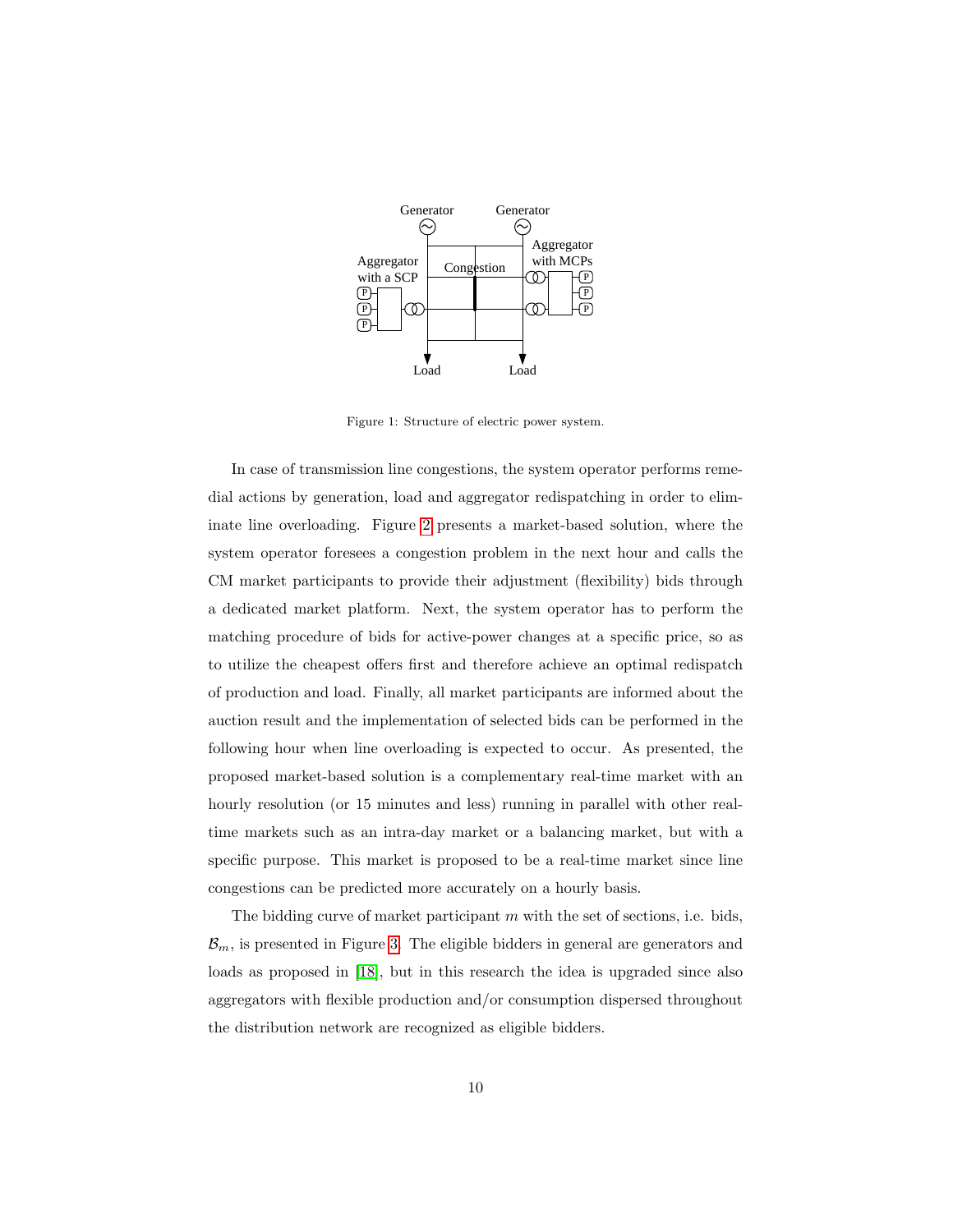

<span id="page-10-1"></span>Figure 2: Market design.



<span id="page-10-2"></span>Figure 3: The bidding curve for MBCM of participant m.

The b-th bid price for power change of participant m:

$$
c_{m,b} = \frac{s_{m,b} \left(\Delta P_{m,b}\right)}{\Delta P_{m,b}},\tag{1}
$$

is determined by the cost for power change  $s_{m,b}$  and the power change  $\Delta P_{m,b}$ itself. It is important to note that the power change  $\Delta P_{m,b}$  presents a flexible response of the bitter in a positive or negative direction but always with a positive bid price giving a concave shape of the bidding curve in Figure [3.](#page-10-2)

#### <span id="page-10-0"></span>3. Generation and Load Redispatching

The system operator has to perform the matching procedure of bids, so as to utilize the cheapest offers first and therefore achieve an optimal redispatch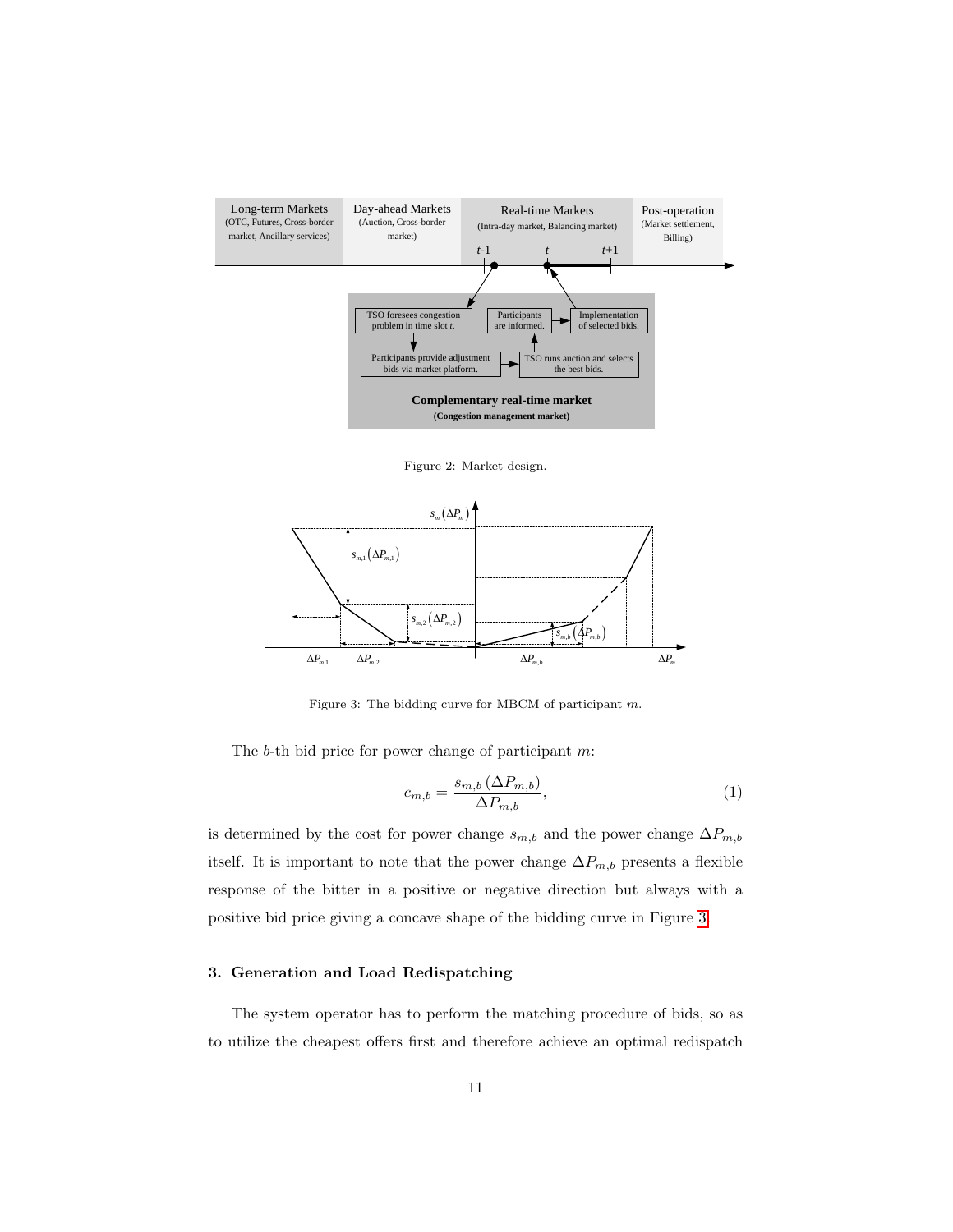of production and load. The idea is already presented in [\[18\]](#page-28-5), and summarized in this section. The objective function is formulated as:

<span id="page-11-1"></span>
$$
J = \underset{\Omega}{\text{minimize}} \sum_{m \in \mathcal{M}} s_m,\tag{2}
$$

where  $\Omega$  represents the set of decision variables (continuous optimization variables):

$$
\Omega = \{ \Delta P_1, \dots, \Delta P_m, \dots, \Delta P_M \},\tag{3}
$$

where  $\Delta P_m$  is the active power change of generator/load m calculated as [\(8\)](#page-11-0), and  $M$  is the total number of bidding participants in the set  $M$ . The total cost of participant  $m$  in  $(2)$  is expressed as:

$$
s_m = \sum_{b \in \mathcal{B}_m} s_{m,b}.\tag{4}
$$

The redispatching procedure is performed taking into account the following constraints of the power system, [\[18\]](#page-28-5):

• limited capacities of generators and loads:

<span id="page-11-2"></span>
$$
P_m^{\min} \le P_m + \Delta P_m \le P_m^{\max},\tag{5}
$$

• active power balance in the system:

<span id="page-11-4"></span><span id="page-11-3"></span>
$$
\sum_{m \in \mathcal{M}} \Delta P_m = 0,\tag{6}
$$

• limited transmission capacities (lines and transformers):

$$
P_{ij}^{\min} \le P_{ij} + \Delta P_{ij} \le P_{ij}^{\max},\tag{7}
$$

<span id="page-11-0"></span>where  $P_m$  and  $\Delta P_m$  in [\(5\)](#page-11-2) and [\(6\)](#page-11-3) represent the injected active power of generator/load m in MBCM and its total active power change, which is expressed as:

$$
\Delta P_m = \sum_{b \in \mathcal{B}_m} \Delta P_{m,b}.\tag{8}
$$

In [\(7\)](#page-11-4),  $P_{ij}$  represents the active power flow on line *i–j*. The active power flow change on line  $i-j$ ,  $\Delta P_{ij}$ , is expressed with optimization variable  $\Delta P_{m,b}$  by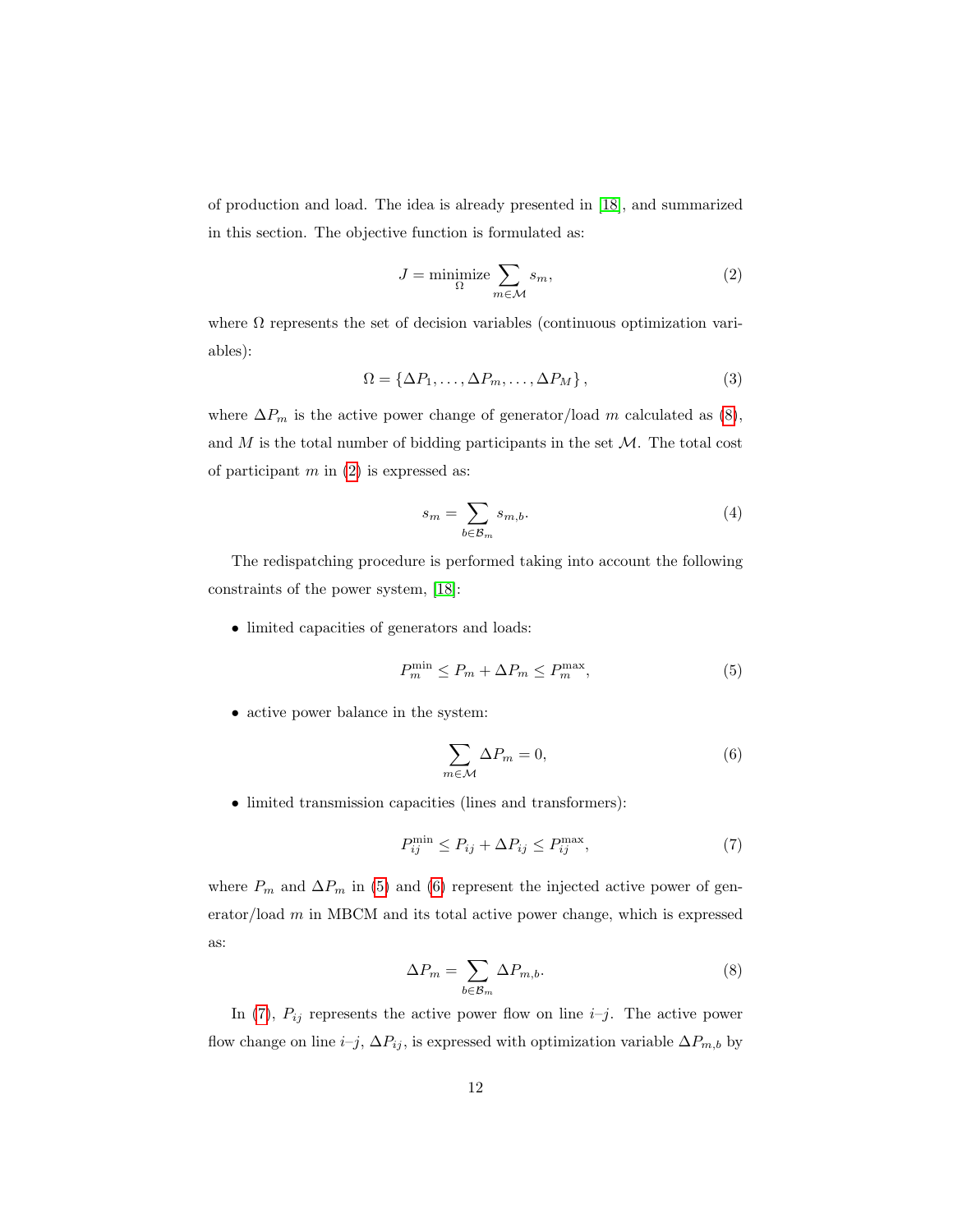applying PTDF as:

<span id="page-12-1"></span>
$$
PTDF_{ij,m} = \frac{\Delta P_{ij}}{\Delta P_m}.
$$
\n(9)

 $PTDF_{ij,m}$  represents the impact of generator/load m on the active power flow on line *i–j*. Consequently,  $\Delta P_{ij}$  in [\(7\)](#page-11-4) is expressed as:

$$
\Delta P_{ij} = \sum_{m \in \mathcal{M}} \left( \Delta P_m P T D F_{ij,m} \right). \tag{10}
$$

In [\(6\)](#page-11-3), transmission losses and reactive-power flows are neglected, because the DC model of the electric power system is applied. An assessment of this assumption is performed in [\[18\]](#page-28-5).

#### <span id="page-12-0"></span>4. Aggregator Redispatching

Similar to generators and loads, aggregators can likewise provide their bids for congestion relief performed by the system operator. As presented in the model  $(2)-(10)$  $(2)-(10)$  $(2)-(10)$ , the location of a provider (load, generator and aggregator) is very important, since it defines the impact of dispatched power on the loading of a congested line through the corresponding PTDFs. If it is presumed that aggregators merge producers, consumers and prosumers on the distribution network, these locations are recognized as connection points and present links (transformers) between transmission and distribution networks.

Aggregators can have a SCP, the same as conventional loads and generators in the system, as presented by aggregator b in Figure [4,](#page-13-0) or MCPs at different locations in the system as presented in Figure [4](#page-13-0) by aggregator  $a$  with three MCPs. Aggregators with MCPs make the bidding procedure within the MBCM scheme more complex since they have to provide block orders instead of regular bids, as they inject power at multiple locations in the system.

The most common block order is a time-related block order that consists of a specified volume and price for a certain number of consecutive hours within the same day. For example, Nord Pool markets have four types of block orders: regular, profiled, curtailable and linked. Regular block orders have an "allor-nothing" condition. They must be fully accepted or fully rejected, and if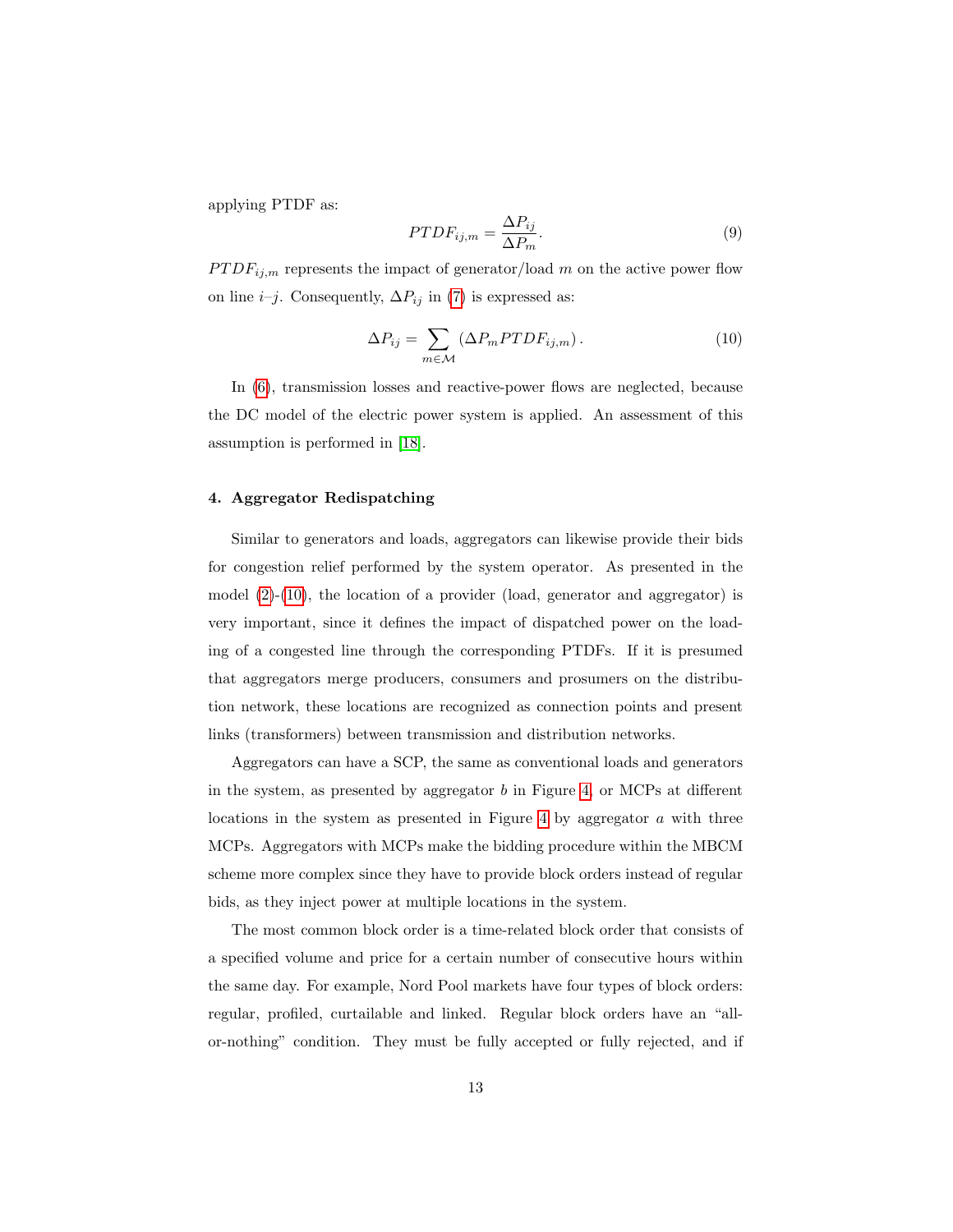

<span id="page-13-0"></span>Figure 4: Aggregators with SCP and MCPs.

accepted, the contract covers all hours and the entire volume specified. In linked block orders, accepting an individual block order depends on accepting other block orders. Curtailable block orders are those which can be partially accepted according to a user-defined Minimum Acceptance Ratio. A block with the ratio of  $100\%$  is a regular "all-or-nothing block order", so it is either fully accepted or fully rejected. A profile block is a block order where volume can differ over the entire time span of the block. Minimum order duration is three hours in Nordic and Baltic regions and two hours in the UK. The start and stop time of a profile block order is defined by the user. Profile block orders can be linked and they may be curtailable. The volume weighted average price over the duration of the order is used to determine its acceptance. The price is compared with the block volume weighted average day-ahead price for the periods for which the block is defined.

This paper proposes that location-related block orders be introduced instead ot time-related block orders when aggregators with MCPs are considered. These block orders have an "all-or-nothing" condition regarding the location, meaning bids at different CPs of a certain aggregator must be fully accepted or fully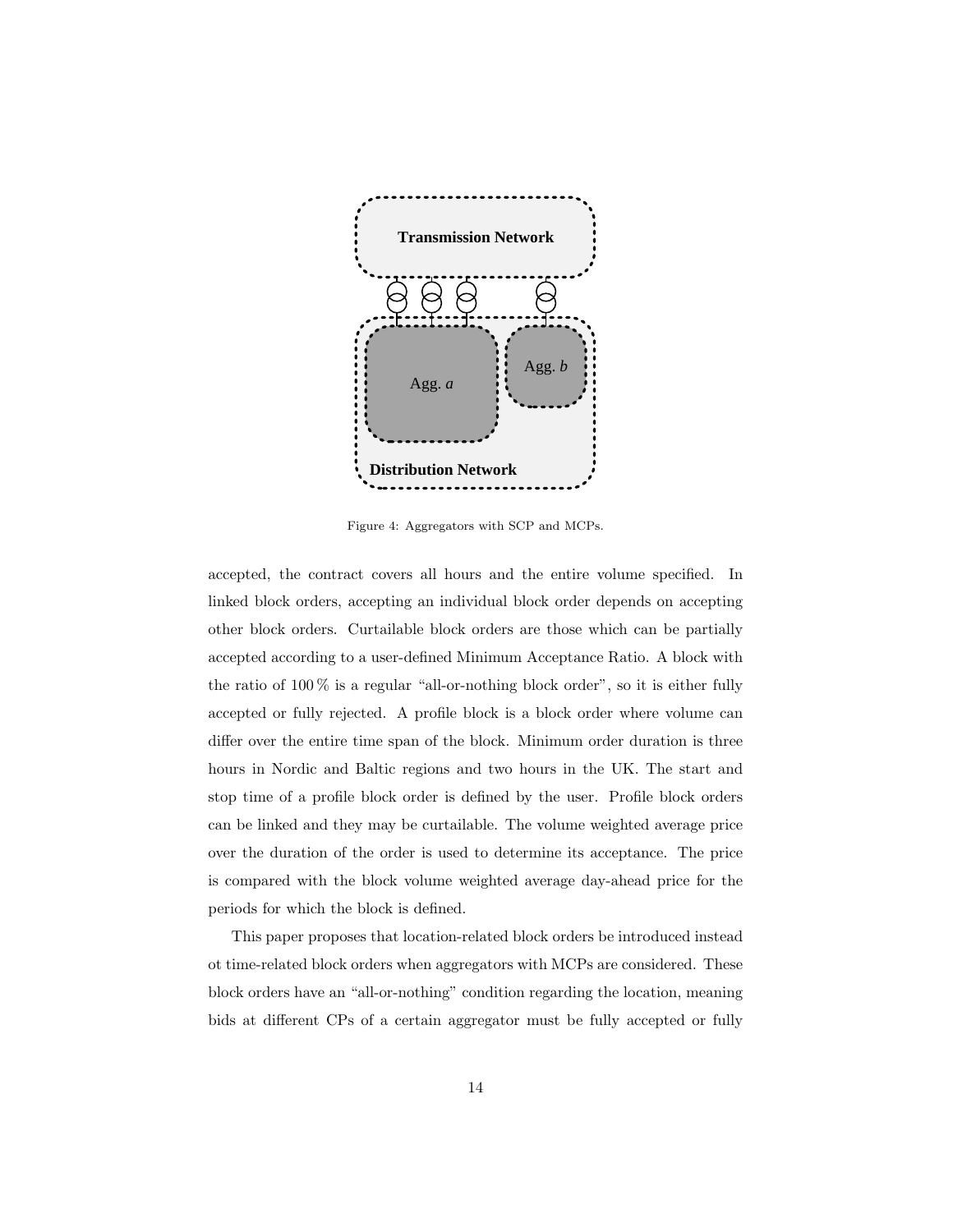

<span id="page-14-0"></span>Figure 5: Aggregator's role in the MBCM.

rejected. Block orders do not apply to aggregators with a SCP. They provide regular bids at a single location in the system as generators and loads.

In this research, the members of aggregators are producers, consumers and prosumers dispersed throughout the distribution network. They are flexible in both directions so they can increase or decrease their power within the capacity limits in order to provide certain system services such as congestion relief.

Since the potential of a single prosumer (also producer and consumer) on the distribution level has a negligible effect at the transmission level where CM is applied, aggregators have to step in between the TSO and prosumers in order to merge all this dispersed potential into a sufficient amount that can be efficiently exploited in the MBCM scheme executed by the TSO. The concept of aggregators' involvement in MBCM by utilization of their prosumers' potential is presented in Figure [5.](#page-14-0) In addition to the aggregation of this potential, the role of an aggregator is also to provide the most competitive offers in MBCM, weather regular bids or block offers, when congestion occurs.

If the TSO utilizes this aggregator for congestion relief, the aggregator has to sort the remaining capacities of all  $(P)$  prosumers in ascending order according to their prices  $(c_p)$ , so as to engage the cheapest prosumers first. The objective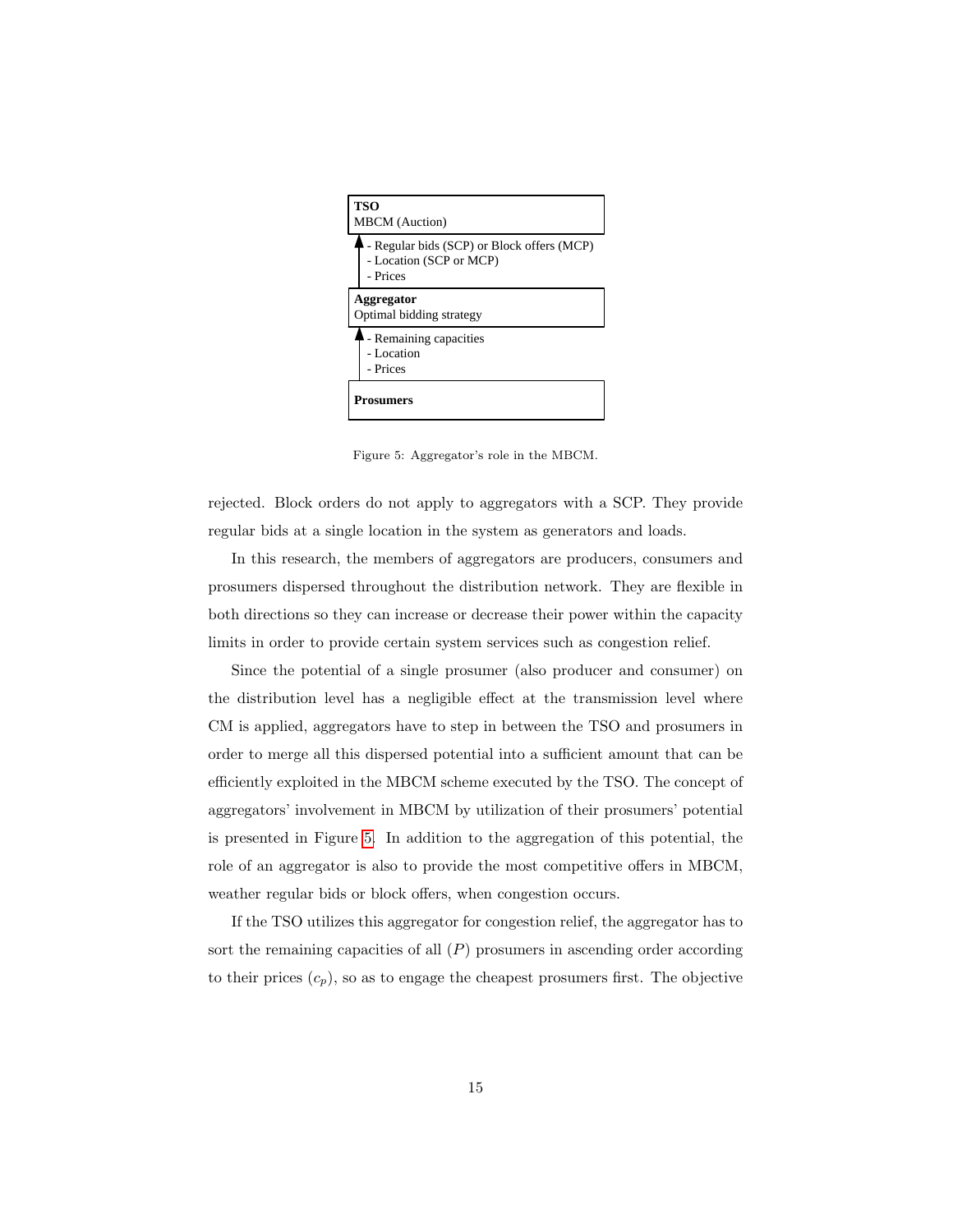function of aggregator  $a$  is formulated as:

<span id="page-15-1"></span>
$$
J_a = \underset{\Omega_a}{\text{minimize}} \sum_{p \in \mathcal{M}_a} (c_p \Delta P_p), \tag{11}
$$

where  $\Omega_a$  represents the set of decision variables (continuous optimization variables):

$$
\Omega_a = \{ \Delta P_1, \dots, \Delta P_p, \dots, \Delta P_P \},\tag{12}
$$

where  $\Delta P_p$  represents the power change of prosumer p, which is limited by:

$$
P_p^{\min} \le P_p + \Delta P_p \le P_p^{\max}.\tag{13}
$$

The summation of power changes of all prosumers:

$$
\Delta P_a = \sum_{p \in \mathcal{M}_a} \Delta P_p,\tag{14}
$$

<span id="page-15-3"></span>represents the bid quantity of aggregator a in MBCM and the bid price is calculated as:

<span id="page-15-0"></span>
$$
c_a = \frac{J_a}{\Delta P_a}.\tag{15}
$$

If aggregator a has MCPs as in Figure [4,](#page-13-0) the regular bid has to be reformulated into a location-related block order as:

$$
\Delta P_a = \{ \Delta P_{a,1}, \dots, \Delta P_{a,l}, \dots, \Delta P_{a,L} \},\tag{16}
$$

where L represents the number of connection points and  $\Delta P_{a,l}$  stands for the bid of aggregator  $a$  at location  $l$  and it is calculated as:

<span id="page-15-2"></span>
$$
\Delta P_{a,l} = \sum_{p \in \mathcal{M}_a} \left( \Delta P_p T D F_{l,p} \right),\tag{17}
$$

where  $TDF_{l,p}$  represents the TGDF or TLDF [\[22\]](#page-29-2) of prosumer p on the linkage between the transmission and distribution network  $l$ , which is also recognized as the CP of aggregator  $a$  to the transmission network. The TGDF is applied when the prosumer acts as a generator and the TLDF when it consumes power. These factors represent the producers' and consumers' shares in line power flows [\[22\]](#page-29-2).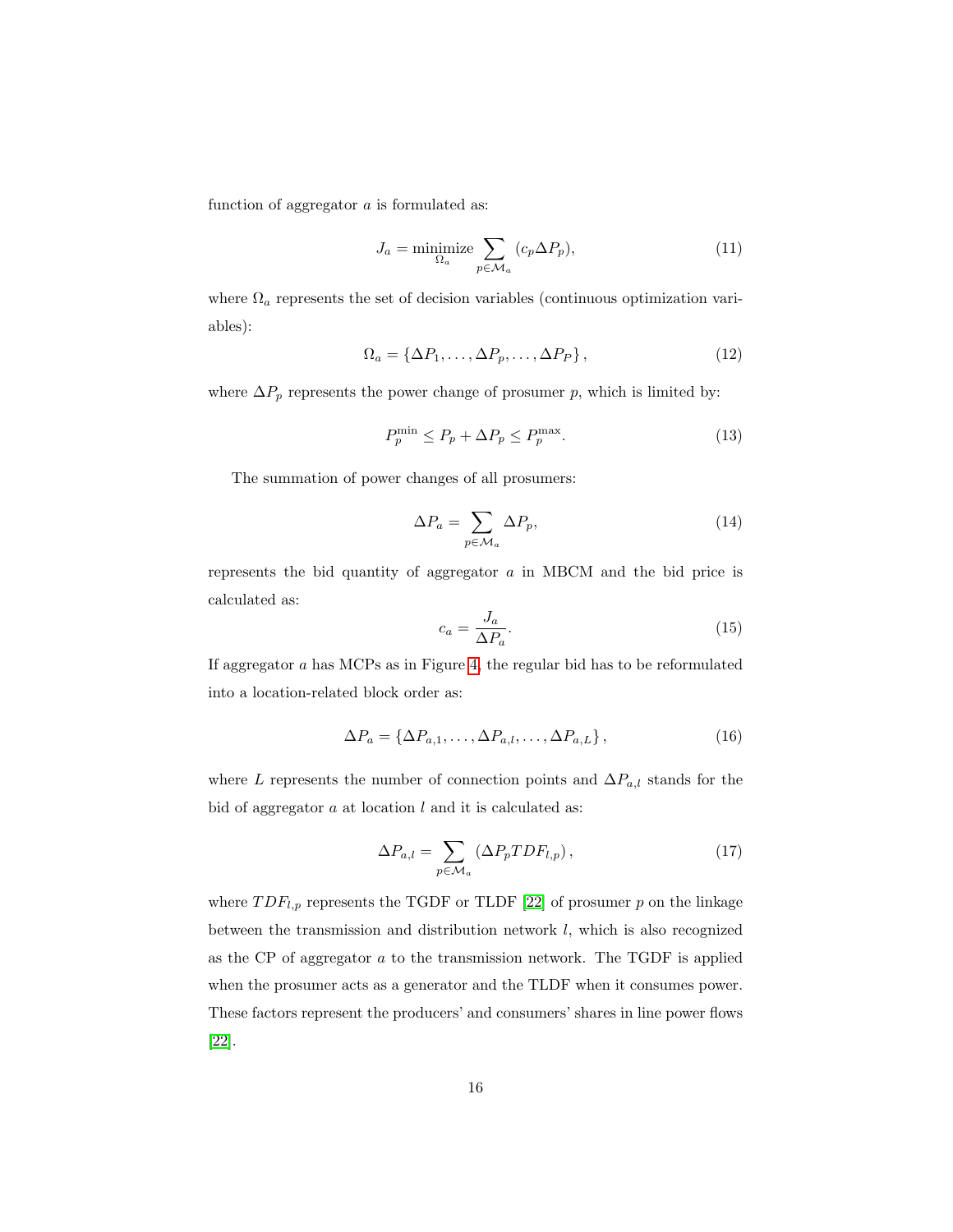Applying the Generation and Load Shift Key (GLSK),  $GLSK_{a,l}$ , which represents the share of power change at location  $l$  in the total power change of aggregator a:

<span id="page-16-2"></span>
$$
GLSK_{a,l} = \frac{\Delta P_{a,l}}{\Delta P_a},\tag{18}
$$

the block order in [\(16\)](#page-15-0) can be reformulated to a triple form suitable for the bidding procedure in MBCM as:

$$
\left(\Delta P_a, \left\{GLSK_{a,1},\ldots,GLSK_{a,l},\ldots,GLSK_{a,L}\right\}, c_a\right),\right.\tag{19}
$$

where the triple consists of the bid quantity, the GLSK set and the bid price.

Finally, the impact of aggregator a on the active power flow on path  $i-j$  is calculated as:

<span id="page-16-1"></span>
$$
\Delta P_{ij,a} = \sum_{l \in \mathcal{L}_a} \left( \Delta P_{a,l} P T D F_{ij,l} \right),\tag{20}
$$

where  $\mathcal{L}_a$  represents the set of MCPs of aggregator a.

Figure [6](#page-17-0) depicts the power flows and the impact of prosumers in aggregator a on congested line  $i-j$  through PTDFs and transmission distribution factors (TDFs) TGDFs and TLDFs. It is important to notice that a successful bidding in MBCM performed by the proposed optimization procedure [\(11\)](#page-15-1)-[\(20\)](#page-16-1) requires information about the prosumers' individual capacities and prices, and PTDFs and TDFs (TGDFs and TLDFs) of the network if the aggregator has MCPs. In the case of a SCP, distribution factors are not required and the bidding procedure follows the standard approach performed by regular generators and loads bidding in MBCM.

#### <span id="page-16-0"></span>5. MBCM model

Since the proposed MBCM model incorporates also aggregator redispatching, the optimization model  $(2)-(10)$  $(2)-(10)$  $(2)-(10)$  has to be extended. First, the objective function [\(2\)](#page-11-1) has to be expanded as:

$$
J = \underset{\Omega}{\text{minimize}} \left\{ \sum_{m \in \mathcal{M}} \sum_{b \in \mathcal{B}_m} \left( c_{m,b} \Delta P_{m,b} \right) + \sum_{a \in \mathcal{A}} \left( c_a \Delta P_a \right) \right\},\tag{21}
$$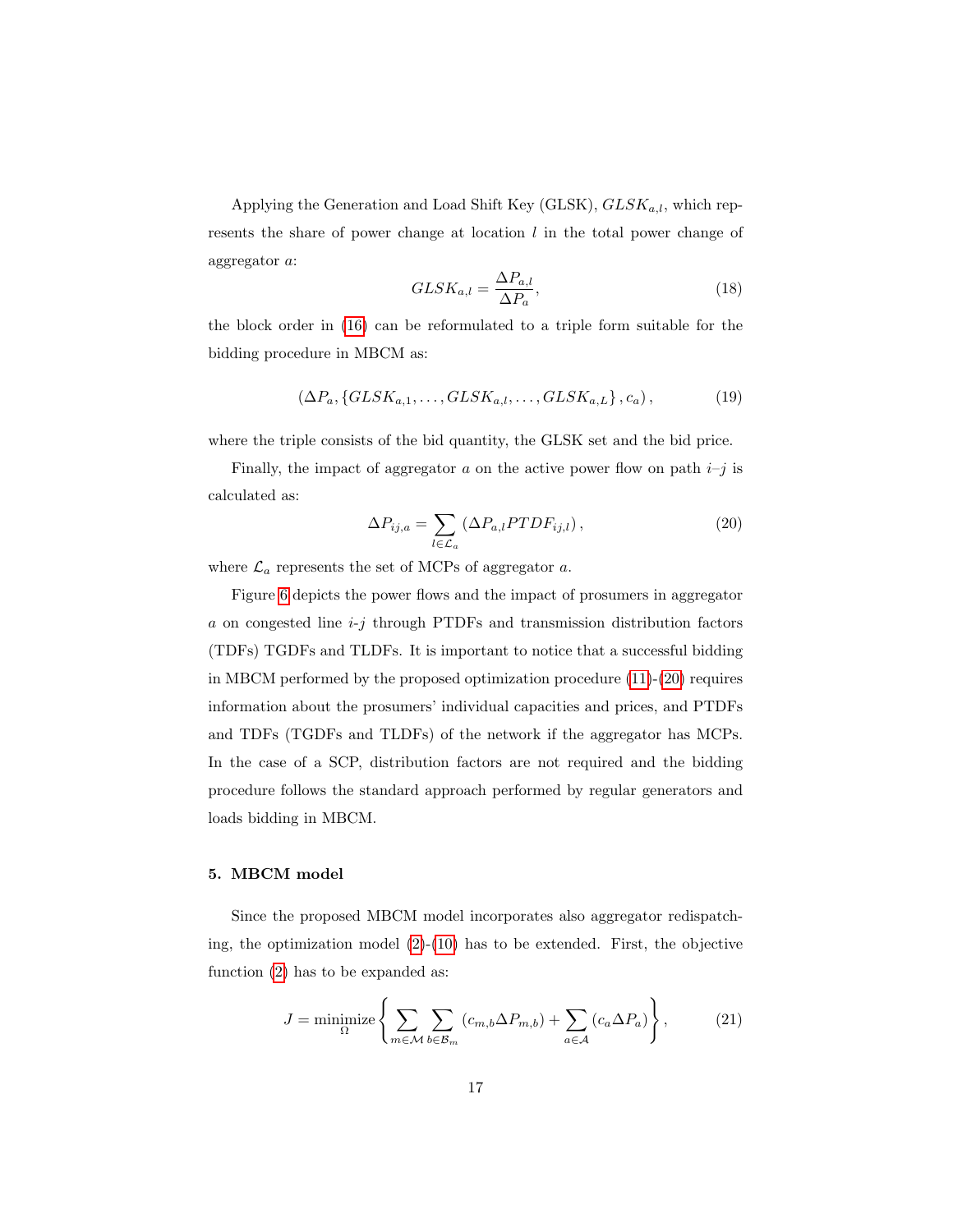

<span id="page-17-0"></span>Figure 6: Concept of prosumers' aggregation.

where  $\Omega$  presents the extended set of decision variables:

$$
\Omega = \left\{ \Delta P_{1,1}, \dots, \Delta P_{m,b}, \dots, \Delta P_a, \dots, \Delta P_A \right\},\tag{22}
$$

where  $A$  is the total number of bidding aggregators in the set  $A$ . Similar constraint as [\(5\)](#page-11-2) for generators and loads is required for aggregators, as well:

<span id="page-17-1"></span>
$$
P_a^{\min} \le P_a + \Delta P_a \le P_a^{\max}.\tag{23}
$$

The active power balance constraint [\(6\)](#page-11-3) is extended as:

$$
\sum_{m \in \mathcal{M}} \Delta P_m + \sum_{a \in \mathcal{A}} \Delta P_a = 0. \tag{24}
$$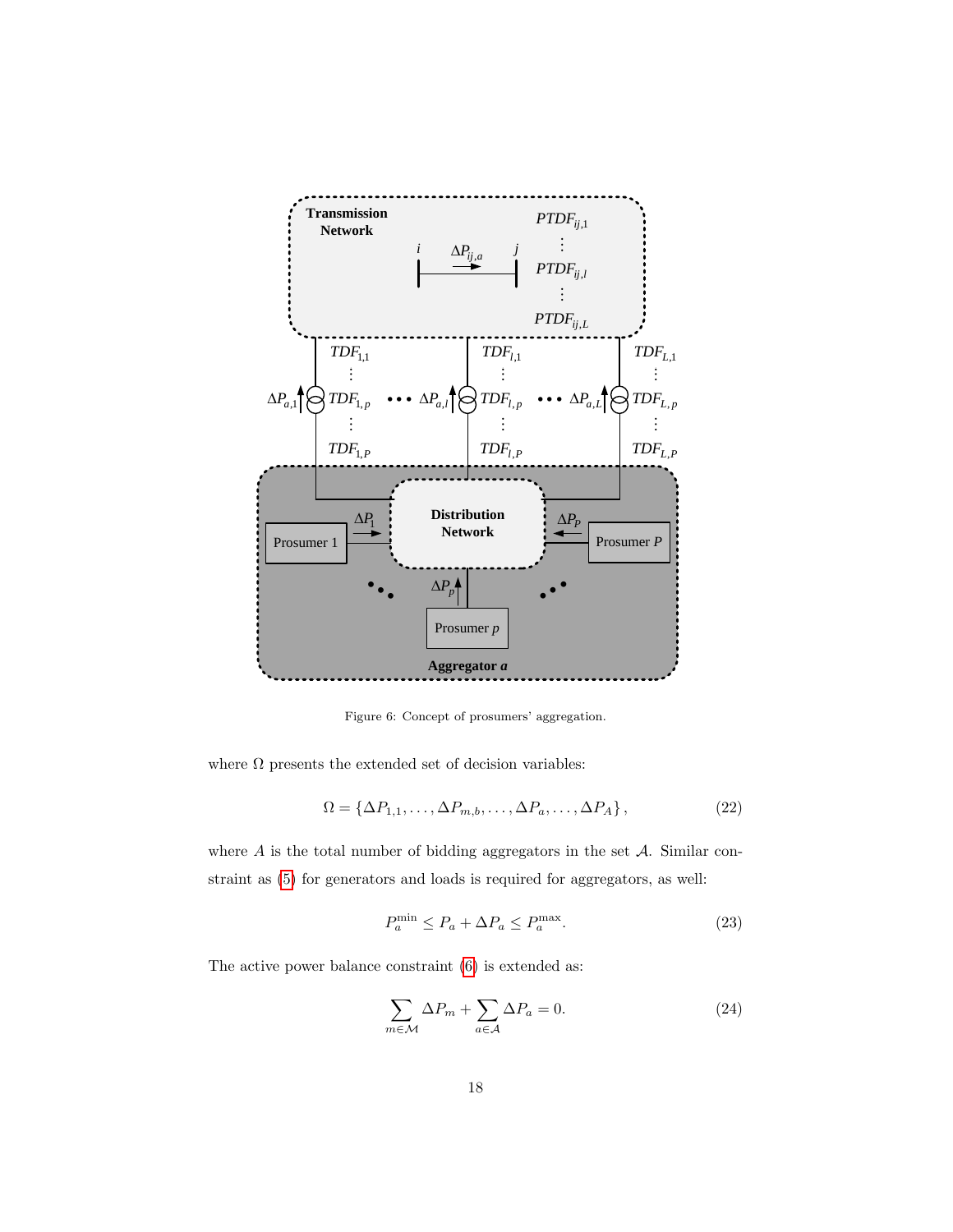Finally, the change of active power flow on the congested line in [\(10\)](#page-12-1) is calculated as:

$$
\Delta P_{ij} = \sum_{m \in \mathcal{M}} (\Delta P_m P T D F_{ij,m}) + \sum_{a \in \mathcal{A}} \sum_{l \in \mathcal{L}_a} (\Delta P_{a,l} P T D F_{ij,l}). \tag{25}
$$

Additional constraint regarding the "all-or-nothing" condition for block orders has to be included in the model as:

$$
\Delta P_{a,l} = (\Delta P_a GLSK_{a,l}).\tag{26}
$$

The proposed MBCM procedure is depicted in Figure [7.](#page-19-0) The upper-level optimization consists of five steps (as in Figure [2\)](#page-10-1) that are performed by the TSO in order to relieve congested lines. In the second step, the lower-level optimization is executed by aggregators. This optimization is completely decoupled from the upper-level optimization problem since it is independently run by aggregators and its set of inputs does not include any optimization variables from the upper-level optimization problem. Besides specification of the procedure, Figure [7](#page-19-0) also summarizes both optimization models through their mathematical formulation.

#### <span id="page-18-0"></span>6. Case studies

The proposed method for MBCM with bidding aggregators is tested on the IEEE standard 39-bus test system presented in Figure [8.](#page-21-0) The parameters for buses and branches required for DC power flow, PTDF and TDF (TGDF, TLDF) calculation are given in Tables [4](#page-25-0) and [5](#page-26-0) in the Appendix, Section [8.](#page-24-5)

Four cases are studied and compared in order to present the MBCM solution:

- case A with uncongested transmission lines initial case,
- case B with transmission capacities of lines 5–6 and 16–17 limited to 400 MW and 170 MW, respectively, and with no aggregator included in the MBCM model,
- case C with limited transmission capacities as in the previous case and with one aggregator bidding in the MBCM procedure,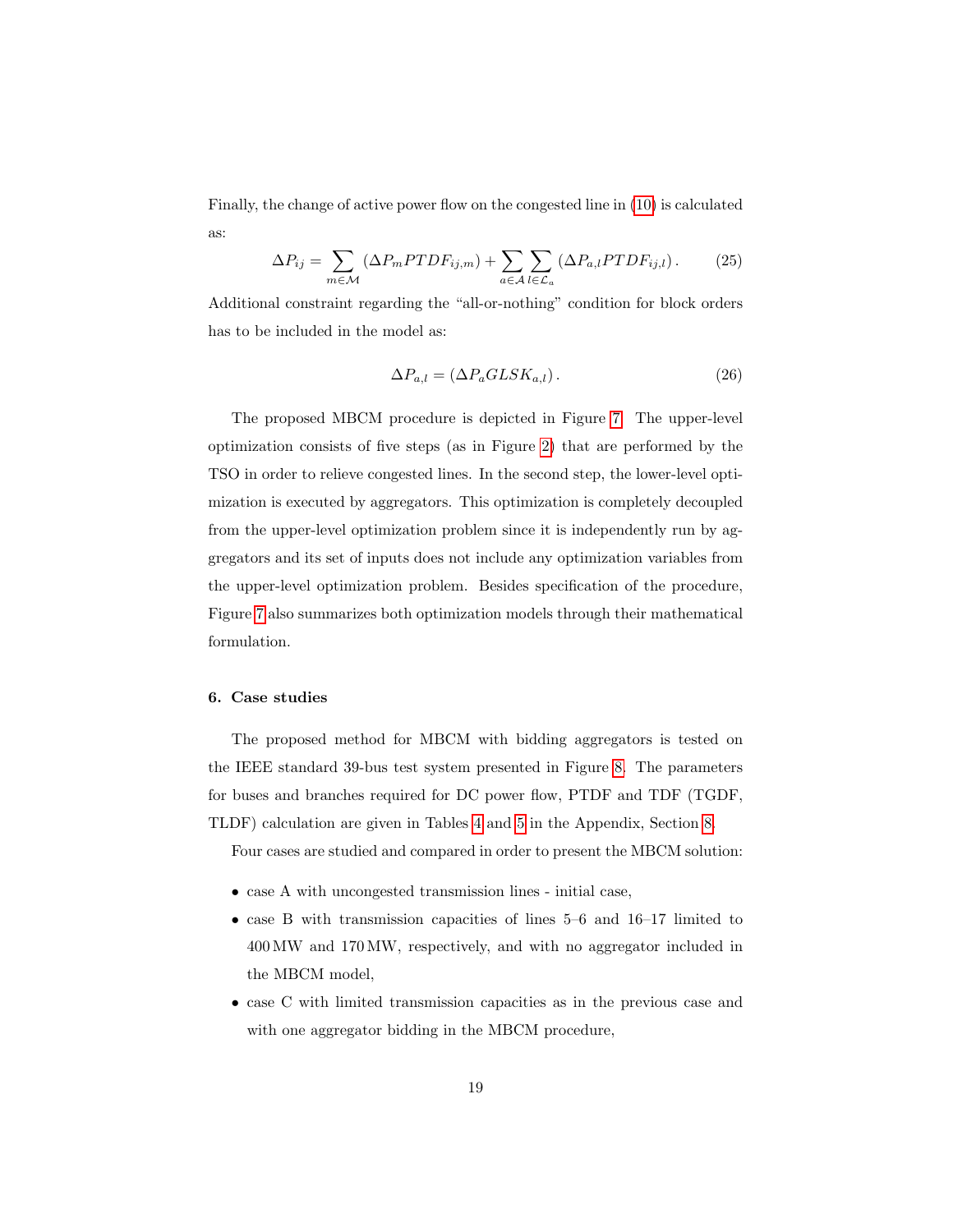

<span id="page-19-0"></span>Figure 7: MBCM procedure with two optimization problems.

• case D with limited transmission capacities as in case B and with one aggregator bidding in the MBCM procedure with a 50 % price reduction.

For the sake of clarity, only generators and one aggregator with MCPs are presumed to be bidding. However, loads and aggregators with a SCP can easily be included in the bidding process. Tables [1](#page-20-0) and [2](#page-20-1) present the bids of generators and the aggregator participating in the MBCM scheme. In this simplified research, DC power flow is applied and a short discussion regarding AC power flows and reactive power is available in [\[18\]](#page-28-5).

In the initial stage, the aggregator identifies prosumers' capacities available for CM, and according to their price and position in the distribution network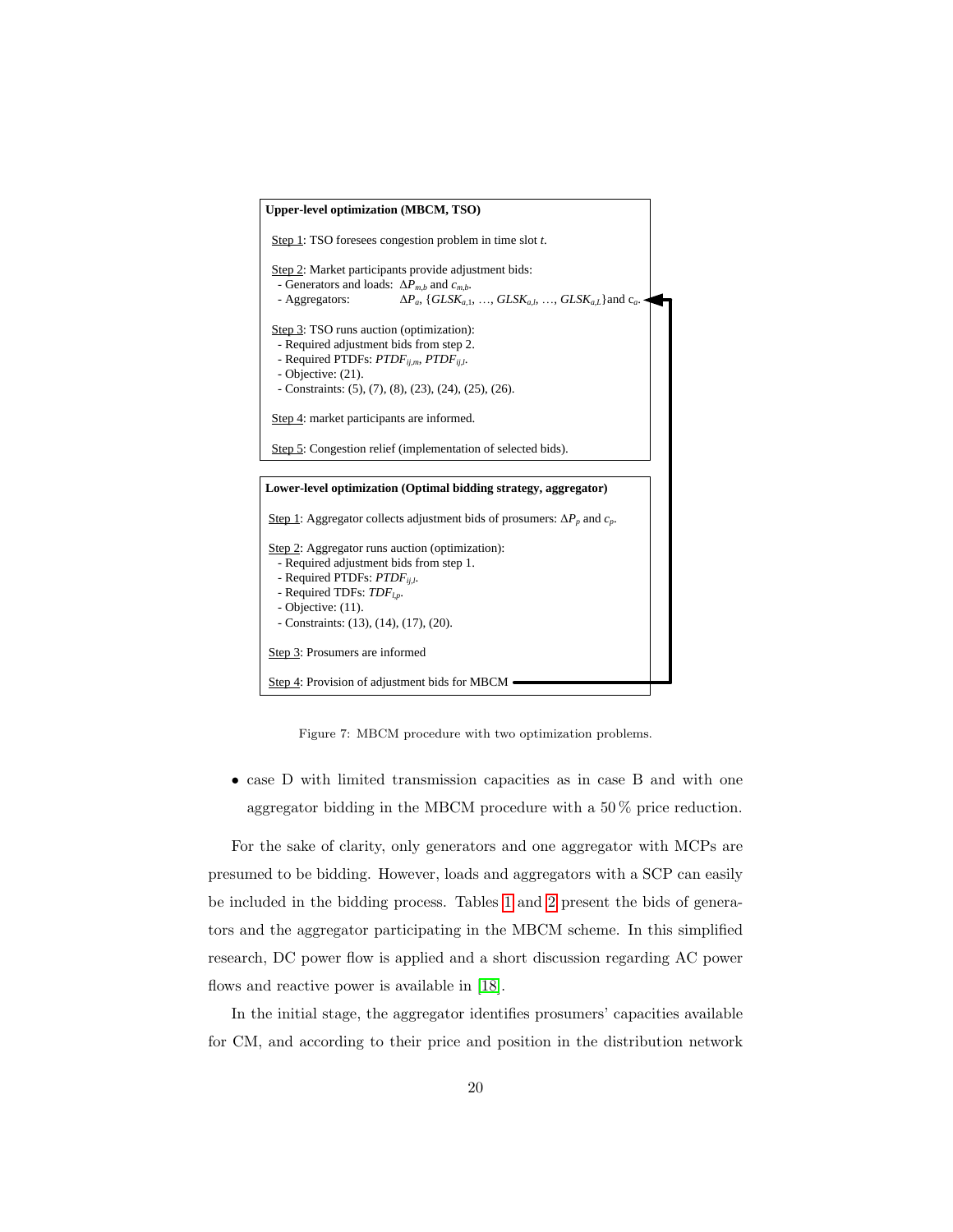<span id="page-20-0"></span>

| Table 1: Data for bidding generators in the IEEE 39-bus system. |                       |                                                      |                  |                  |  |  |
|-----------------------------------------------------------------|-----------------------|------------------------------------------------------|------------------|------------------|--|--|
| Bus $m$                                                         | $\Delta P_{m,b}$ (MW) | $c_{m,b}$ $\left(\frac{\epsilon}{\text{MWh}}\right)$ | $PTDF_{5-6,m}$   | $PTDF_{16-17,m}$ |  |  |
| 30                                                              | $-50$                 | $-1$                                                 | 0.0457           | $-0.7055$        |  |  |
| $30\,$                                                          | 100                   | 50                                                   | 0.0457           | $-0.7055$        |  |  |
| 30                                                              | 200                   | 40                                                   | 0.0457           | $-0.7055$        |  |  |
| 31                                                              | $-100$                | 20                                                   | $-0.5163$        | $-0.4559$        |  |  |
| 31                                                              | 300                   | 40                                                   | $-0.5163$        | $-0.4559$        |  |  |
| 32                                                              | $-200$                | 10                                                   | $-0.3092$        | $-0.4159$        |  |  |
| $33\,$                                                          | 400                   | 35                                                   | $\boldsymbol{0}$ | $\boldsymbol{0}$ |  |  |
| $34\,$                                                          | $-20$                 | 10                                                   | $\theta$         | $\theta$         |  |  |
| 34                                                              | 300                   | 20                                                   | $\theta$         | $\theta$         |  |  |
| 35                                                              | 100                   | 35                                                   | $\theta$         | $\theta$         |  |  |
| $36\,$                                                          | $-70$                 | 11                                                   | $\theta$         | $\theta$         |  |  |
| 36                                                              | 50                    | 35                                                   | $\Omega$         | $\overline{0}$   |  |  |
| 36                                                              | 150                   | 30                                                   | $\overline{0}$   | $\overline{0}$   |  |  |
| 37                                                              | $-40$                 | 50                                                   | 0.0426           | $-0.7278$        |  |  |
| 37                                                              | $30\,$                | 25                                                   | 0.0426           | $-0.7278$        |  |  |
| 38                                                              | $-100$                | 15                                                   | 0.0312           | $-0.8114$        |  |  |
| $38\,$                                                          | 100                   | $20\,$                                               | $\,0.0312\,$     | $-0.8114$        |  |  |

<span id="page-20-1"></span>Table 2: Data for bidding aggregator with MCPs.

| $CP$ l               | Bus $l$ | $GLSK_{a,l}$ | $\Delta P_{a,l}$ (MW) | $PTDF_{5-6,l}$ | $PTDF_{16-17,l}$ |
|----------------------|---------|--------------|-----------------------|----------------|------------------|
|                      | 3       | $-0.3851$    | 24.6990               | 0.0607         | $-0.6943$        |
| $\overline{2}$       | 11      | 0.5806       | $-37.2367$            | $-0.3761$      | $-0.4289$        |
| 3                    | 12      | 0.4651       | $-29.8256$            | $-0.3092$      | $-0.4159$        |
| 4                    | 13      | 0.3395       | $-21.7707$            | $-0.2423$      | $-0.4030$        |
| Total $(\Delta P_a)$ |         |              | $-64.1339$            |                |                  |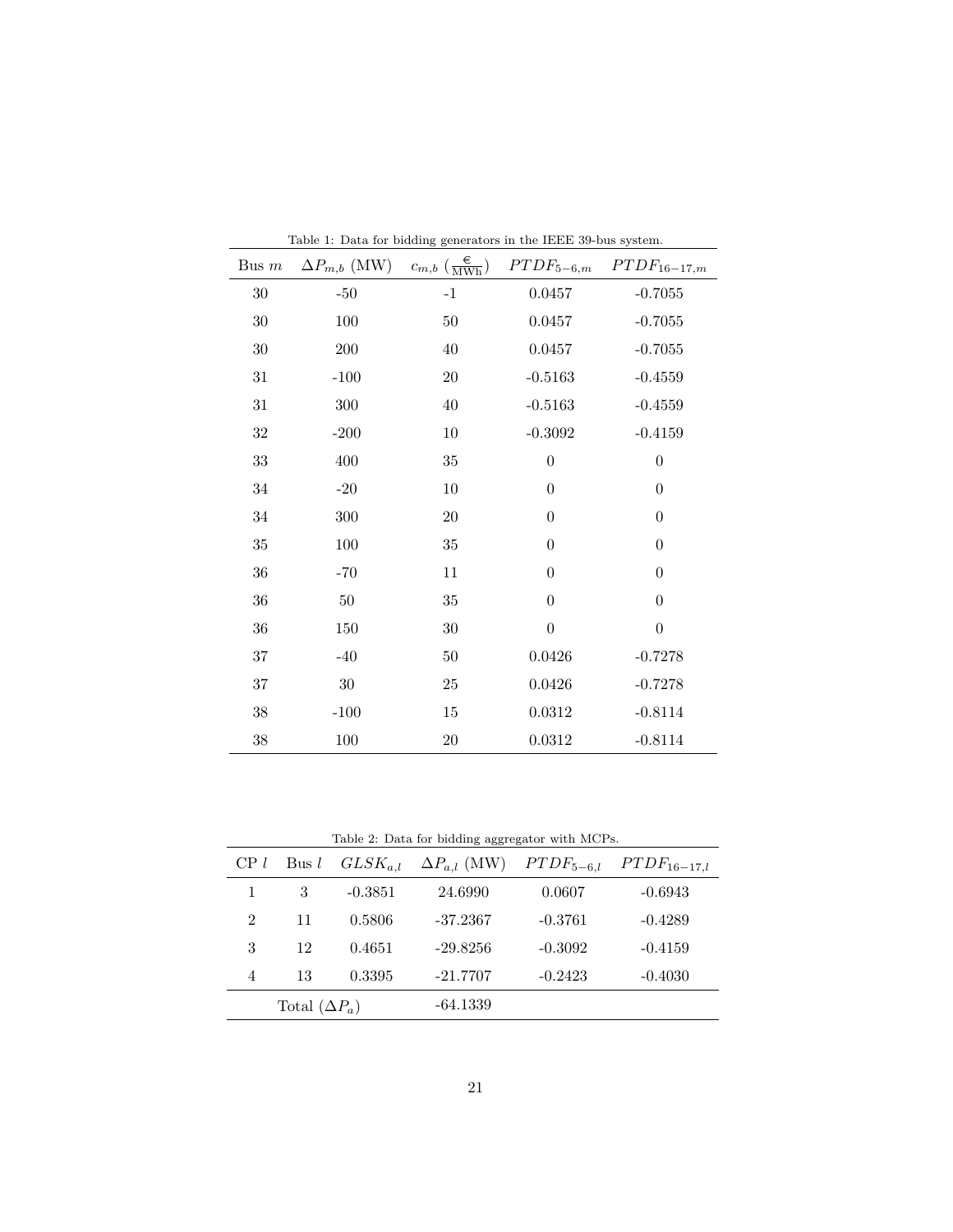

<span id="page-21-0"></span>Figure 8: IEEE 39-bus model.

it performs the optimal prosumers' dispatch, which is finally reformulated into the bid for the CM scheme performed by the TSO. In this research, 150,000 prosumers are taken into account, each with the available capacity for CM needs, i.e. a randomly generated value between 9 kW and 11 kW applying uniform distribution. Half of the prosumers are able to perform a power decrease and the other half can increase power within the available capacity if required. Prosumer prices are also generated applying uniform distribution between the values  $10 \frac{\epsilon}{\text{MWh}}$  and  $20 \frac{\epsilon}{\text{MWh}}$ . For each prosumer, TDFs in [\(17\)](#page-15-2) are randomly defined considering:

$$
\sum_{l \in \mathcal{L}_a} TDF_{l,p} = 1. \tag{27}
$$

PTDFs required in [\(20\)](#page-16-1) are provided for both congested lines in Table [2.](#page-20-1)

It is presumed that the strategy of aggregator  $a$  is to offer such a bid that would, if utilized, relieve the congested lines 5–6 and 16–17 by 30 MW and 20 MW, respectively, at most.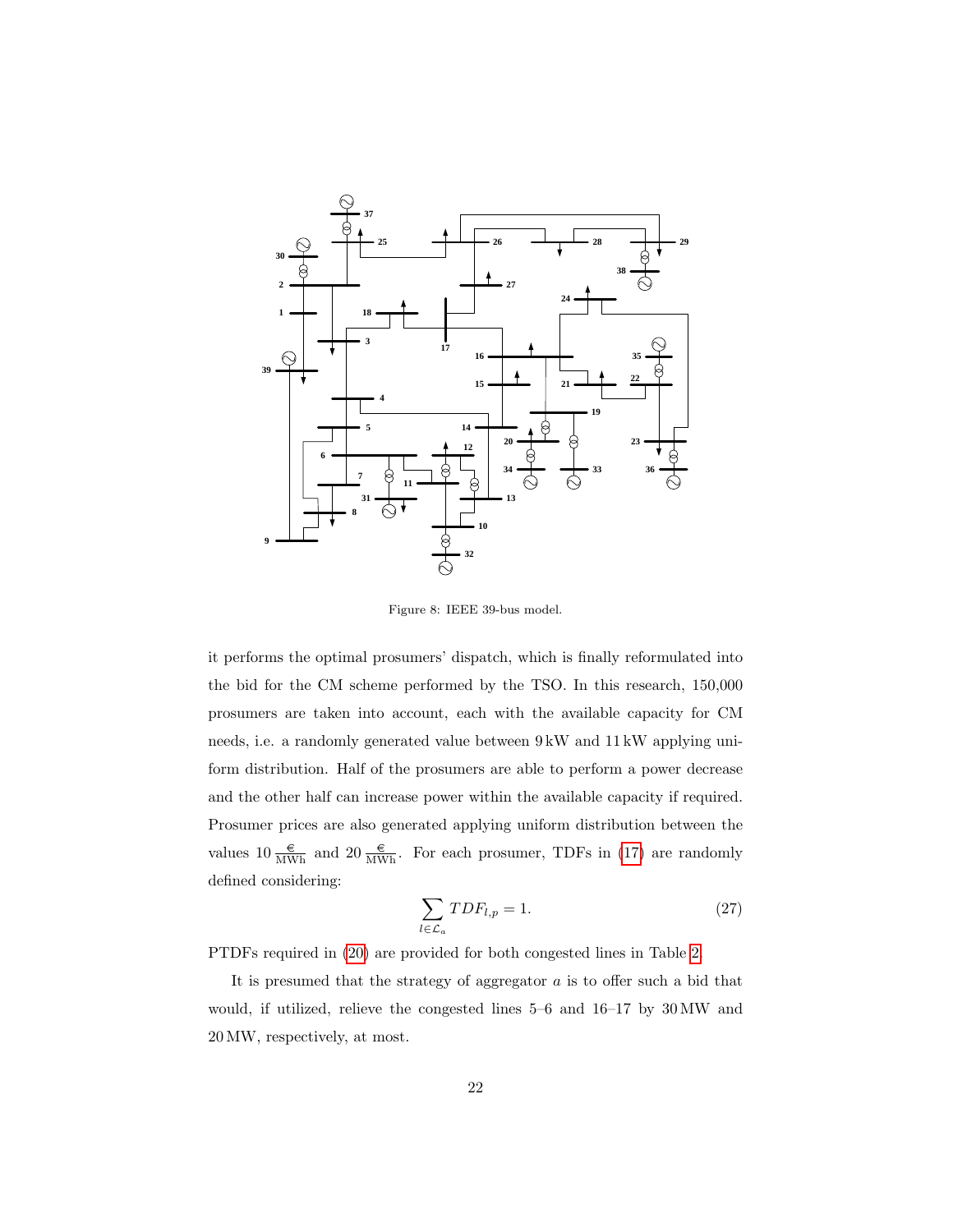According to [\(19\)](#page-16-2), the result of the aggregator's optimization is the adjustment bid applicable in the CM scheme with the quantity of −64.1339 MW at the price of 13.93  $\frac{\epsilon}{\text{MWh}}$  obtained by [\(15\)](#page-15-3) and with the GLSK provided in Table [2.](#page-20-1) This bid, i.e. block order, is provided to the TSO for utilization, if competitive to the bids offered by other market participants. A negative value of the bid quantity means power reduction in [\(23\)](#page-17-1), i.e. a negative power change of this aggregator.

Table [3](#page-23-0) presents the results of MBCM optimization for all four cases. In case A with no transmission congestion, generation and aggregator redispatching is not performed and the cost of CM equals 0. In case B, both congestions are relieved by generators only and the total cost equals  $\epsilon$ 4,457.9318. If the aggregator bids as in case C, the total cost of CM is reduced to  $\epsilon$ 4,448.552 since the generators are less utilized due to the aggregator's redispatced power of  $-9.1710 \text{ MW}$ . If the bidding aggregator reduce its price by 50 % as in case D, it is more competitive and fully utilized. The cost of CM reaches  $\epsilon$ 4,107.4079 and cannot be further reduced since the aggregator's bid is fully deployed.

Although the proposed method is tested on simple case studies, it can be efficiently applied to large-scale problems since each aggregator performs the lower-level optimization independently applying linear programming. Also the upper-level optimization contains a linear problem (market auction) and it is solved separately from the aggregators' optimization. Additionally, paralleled and distributed computing can be used to increase scalability of the proposed solution.

#### <span id="page-22-0"></span>7. Conclusion

This paper proposes a new method of MBCM with the utilization of aggregated prosumers operating on the distribution network. The optimization procedure consists of two levels, where the low-level optimization is performed by the aggregator in order to provide competitive offers for MBCM optimization. Aggregators with MCPs require an introduction of location-related block orders.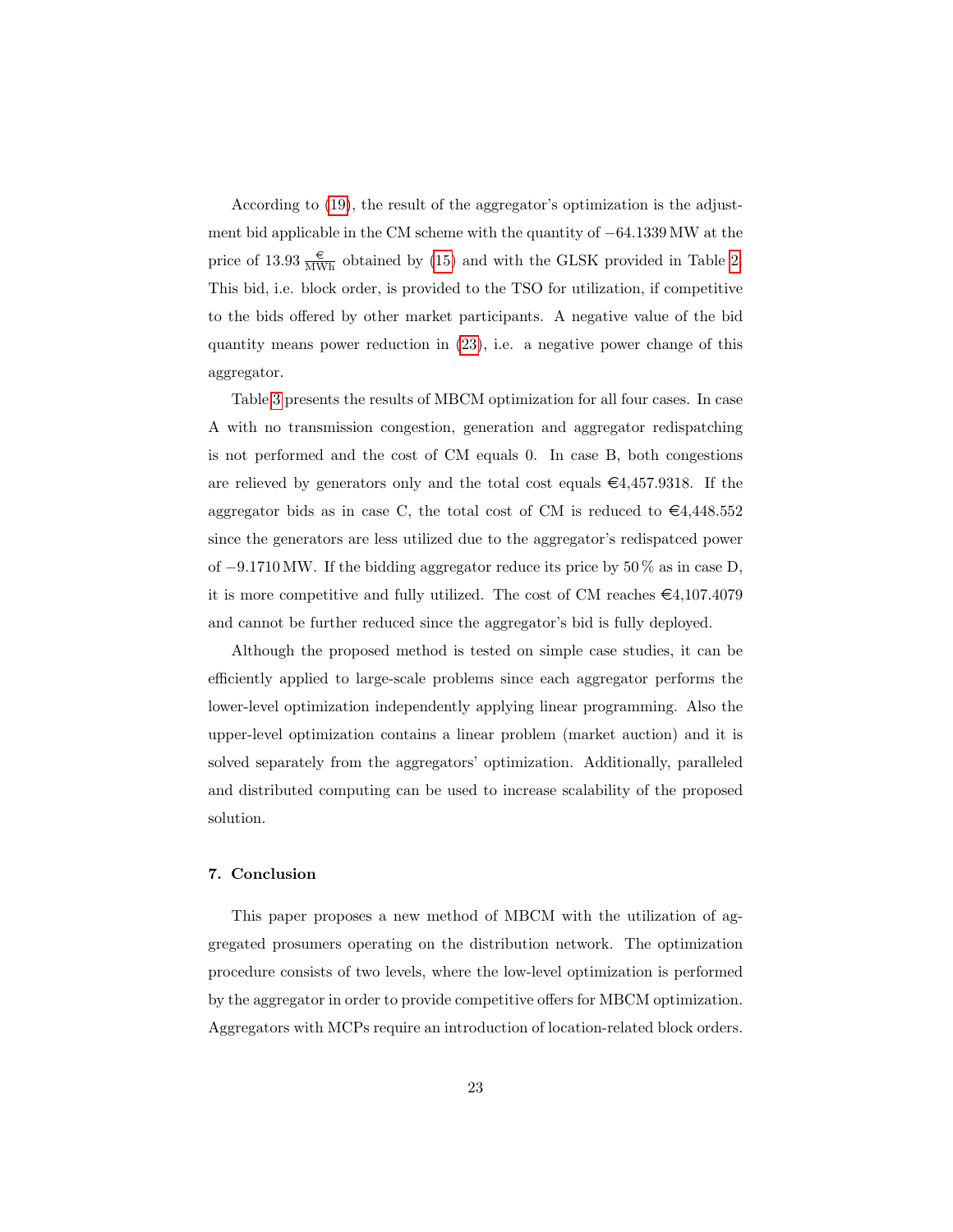| Results                 | A                | B           | C              | D              |
|-------------------------|------------------|-------------|----------------|----------------|
| $P_{5-6}$ (MW)          | $-459.3690$      | $-400.0000$ | $-400.0000$    | $-400.0000$    |
| $\Delta P_{5-6}$ (MW)   | $\theta$         | 59.3690     | 59.3690        | 59.3690        |
| $P_{16-17}$ (MW)        | 208.2953         | 170.0000    | 170.0000       | 170.0000       |
| $\Delta P_{16-17}$ (MW) | $\theta$         | $-38.2953$  | $-38.2953$     | $-38.2953$     |
| $\Delta P_{30}$ (MW)    | $\theta$         | $\theta$    | $\overline{0}$ | $\overline{0}$ |
| $\Delta P_{31}$ (MW)    | $\theta$         | $-100.0000$ | $-100.0000$    | $-50.7997$     |
| $\Delta P_{32}$ (MW)    | $\boldsymbol{0}$ | $-13.3620$  | $\theta$       | $\theta$       |
| $\Delta P_{33}$ (MW)    | $\theta$         | $\theta$    | $\theta$       | $\overline{0}$ |
| $\Delta P_{34}$ (MW)    | $\theta$         | 1.9477      | 1.4635         | 14.4973        |
| $\Delta P_{35}$ (MW)    | $\boldsymbol{0}$ | $\theta$    | $\theta$       | $\theta$       |
| $\Delta P_{36}$ (MW)    | $\theta$         | $\theta$    | $\theta$       | $\overline{0}$ |
| $\Delta P_{37}$ (MW)    | $\theta$         | 11.4143     | 7.7075         | 0.4363         |
| $\Delta P_{38}$ (MW)    | $\overline{0}$   | 100.0000    | 100.0000       | 100.0000       |
| $\Delta P_a$ (MW)       | $\theta$         | $\theta$    | $-9.1710$      | $-64.1339$     |
| Cost of CM $(\epsilon)$ | $\theta$         | 4,457.9318  | 4,448.0552     | 4,107.4079     |

<span id="page-23-0"></span>Table 3: Results for IEEE 39-bus system.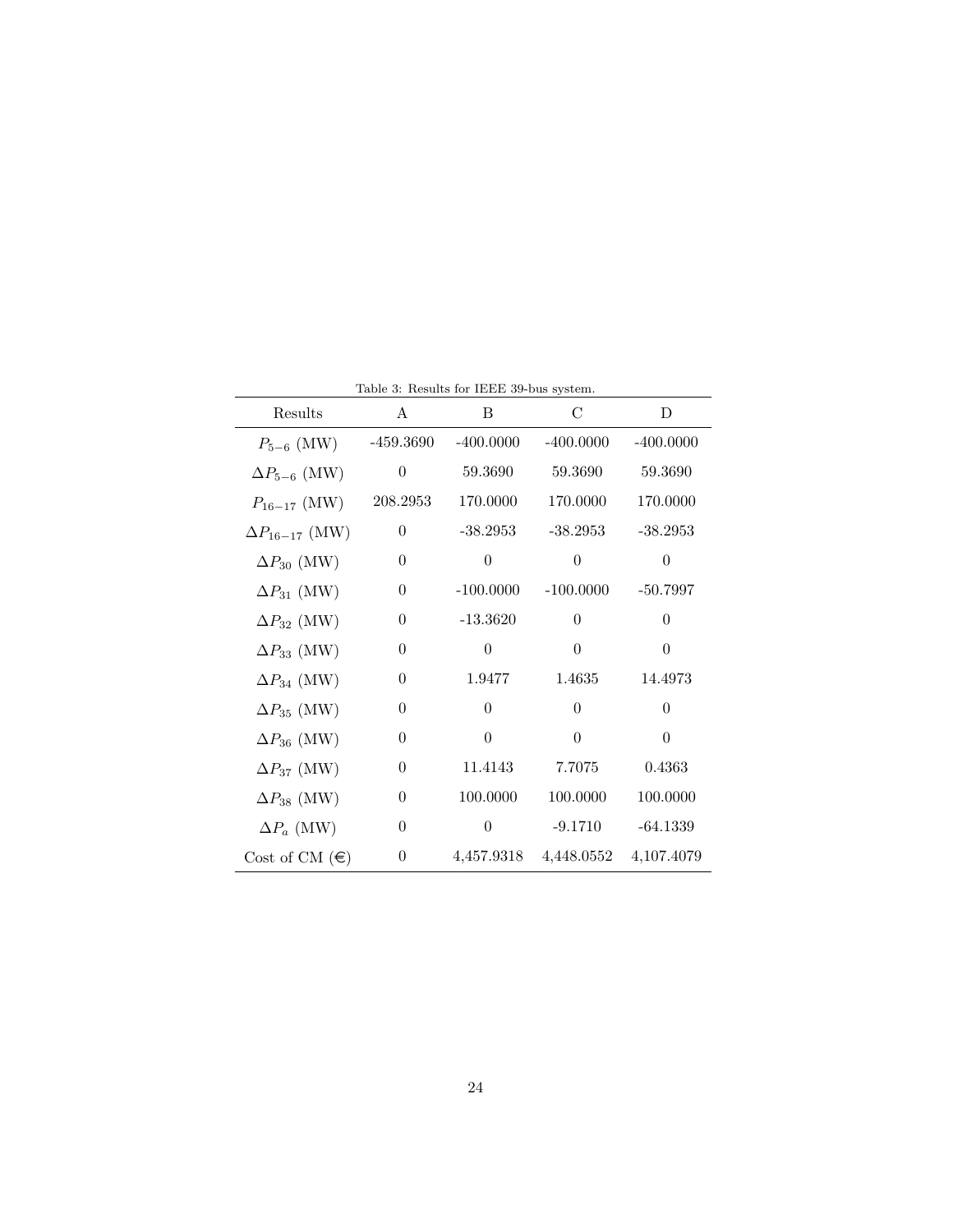In the countertrade MBCM model, a bid-based generation/load/aggregator redispatching is performed, utilizing PTDFs, TGDFs and TLDFs in order to obtain the relation between redispatched power and a change of power flows. The effectiveness of the proposed solution is demonstrated on the case of an IEEE 39-bus system.

#### <span id="page-24-5"></span>8. Appendix

Tables [4](#page-25-0) and [5](#page-26-0) present parameters of the IEEE 39-bus power system.

#### References

- <span id="page-24-0"></span>[1] C. Li, X. Yu, W. Yu, G. Chen, J. Wang, Efficient Computation for Sparse Load Shifting in Demand Side Management, IEEE Transactions on Smart Grid 8 (1) (2017) 250–261. [doi:10.1109/TSG.2016.2521377](http://dx.doi.org/10.1109/TSG.2016.2521377).
- <span id="page-24-1"></span>[2] E. Shayesteh, M. P. Moghaddam, A. Yousefi, M.-R. Haghifam, M. K. Sheik-El-Eslami, A demand side approach for congestion management in competitive environment, European Transactions on Electrical Power 20 (2009) 470 – 490. [doi:10.1002/etep.330](http://dx.doi.org/10.1002/etep.330).
- <span id="page-24-2"></span>[3] A. Tabandeh, A. Abdollahi, M. Rashidinejad, [Reliability constrained con](http://www.sciencedirect.com/science/article/pii/S0360544216303656)[gestion management with uncertain negawatt demand response firms con](http://www.sciencedirect.com/science/article/pii/S0360544216303656)[sidering repairable advanced metering infrastructures,](http://www.sciencedirect.com/science/article/pii/S0360544216303656) Energy 104 (2016) 213 – 228. [doi:https://doi.org/10.1016/j.energy.2016.03.118](http://dx.doi.org/https://doi.org/10.1016/j.energy.2016.03.118). URL [http://www.sciencedirect.com/science/article/pii/](http://www.sciencedirect.com/science/article/pii/S0360544216303656) [S0360544216303656](http://www.sciencedirect.com/science/article/pii/S0360544216303656)
- <span id="page-24-3"></span>[4] H. Abdi, E. Dehnavi, F. Mohammadi, Dynamic Economic Dispatch Problem Integrated With Demand Response (DEDDR) Considering Non-Linear Responsive Load Models, IEEE Transactions on Smart Grid 7 (6) (2016) 2586–2595. [doi:10.1109/TSG.2015.2508779](http://dx.doi.org/10.1109/TSG.2015.2508779).
- <span id="page-24-4"></span>[5] Energy Networks Australia and CSIRO, Electricity Network Transformation Roadmap: Key Concepts Report, Tech. Rep. December (2016).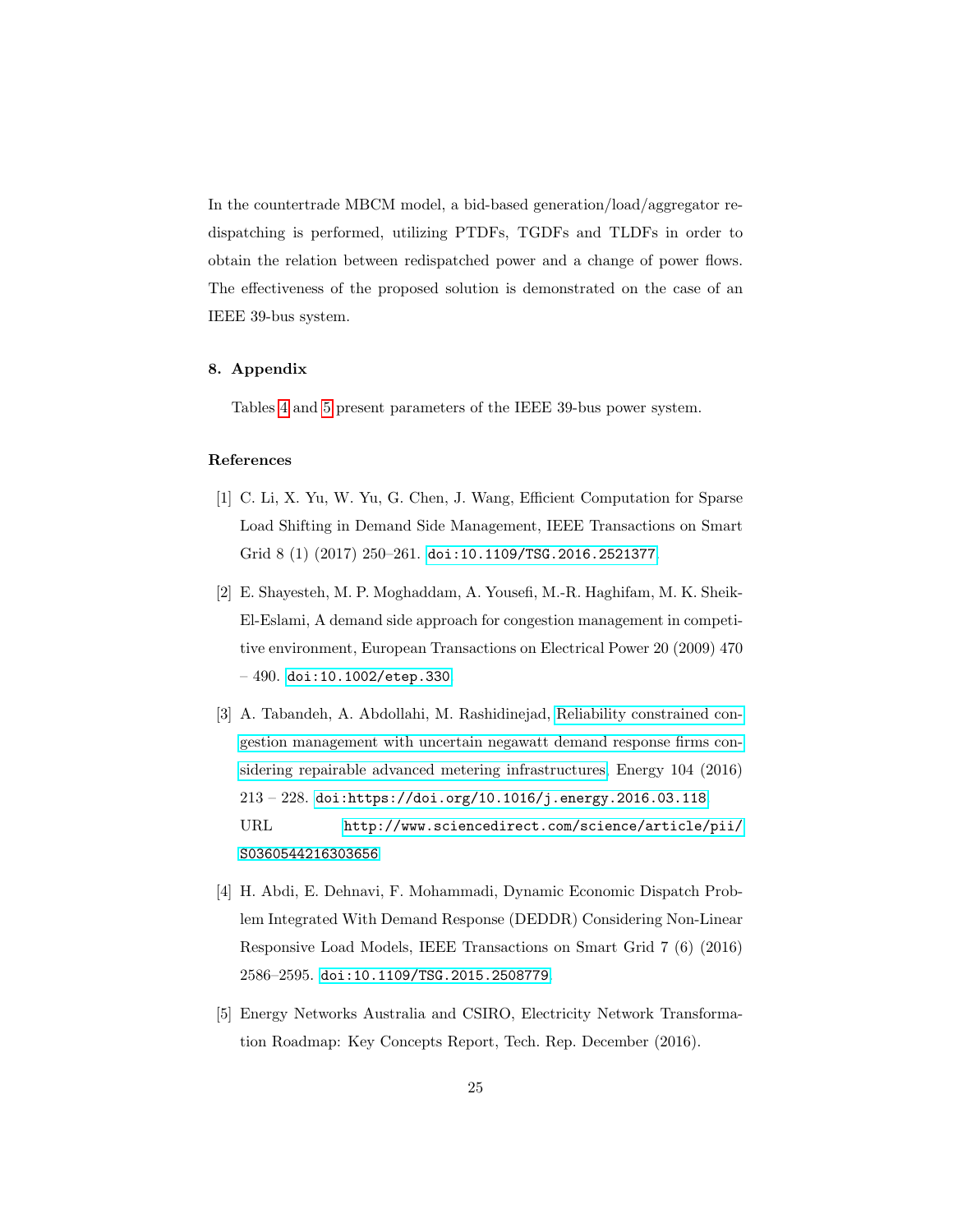| Node $m$       | таріс 4.<br>Type         | Dus parameters of<br>$\overline{P}_m$<br>(MW) | تتتبت<br>ob-dus system.<br>$P_m^{min}$<br>$\overline{\text{MW}}$ | $P_{\ldots}^{max}$<br>$\overline{\mathrm{MW}}$ |
|----------------|--------------------------|-----------------------------------------------|------------------------------------------------------------------|------------------------------------------------|
| $\overline{1}$ | $\overline{\mathrm{PQ}}$ | $\overline{0}$                                |                                                                  |                                                |
|                | PQ                       | $\overline{0}$                                |                                                                  |                                                |
| $\frac{2}{3}$  | PQ                       | $-322$                                        |                                                                  |                                                |
| $\overline{4}$ | PQ                       | $-500$                                        |                                                                  |                                                |
| $\overline{5}$ | PQ                       | $\boldsymbol{0}$                              |                                                                  |                                                |
| 6              | PQ                       | $\overline{0}$                                |                                                                  |                                                |
| $\overline{7}$ | PQ                       | $-233.8$                                      |                                                                  |                                                |
| 8              | PQ                       | $-522$                                        |                                                                  |                                                |
| 9              | PQ                       | $\overline{0}$                                |                                                                  |                                                |
| 10             | PQ                       | $\overline{0}$                                |                                                                  |                                                |
| 11             | PQ                       | $\overline{0}$                                |                                                                  |                                                |
| 12             | PQ                       | $-8.5$                                        |                                                                  |                                                |
| 13             | PQ                       | $\overline{0}$                                |                                                                  |                                                |
| 14             | PQ                       | $\boldsymbol{0}$                              |                                                                  |                                                |
| 15             | PQ                       | $-320$                                        |                                                                  |                                                |
| 16             | PQ                       | $-329.4$                                      |                                                                  |                                                |
| 17             | PQ                       | $\overline{0}$                                |                                                                  |                                                |
| 18             | PQ                       | $-158$                                        |                                                                  |                                                |
| 19             | PQ                       | $\boldsymbol{0}$                              |                                                                  |                                                |
| $20\,$         | PQ                       | $-680$                                        |                                                                  |                                                |
| 21             | PQ                       | $-274$                                        |                                                                  |                                                |
| 22             | PQ                       | $\boldsymbol{0}$                              |                                                                  |                                                |
| 23             | PQ                       | $-247.5$                                      |                                                                  |                                                |
| 24             | SL                       | $-308.6$                                      |                                                                  |                                                |
| 25             | PQ                       | $-224$                                        |                                                                  |                                                |
| 26             | PQ                       | $-139$                                        |                                                                  |                                                |
| 27             | PQ                       | $-281$                                        |                                                                  |                                                |
| 28             | PQ                       | $-206$                                        |                                                                  |                                                |
| 29             | PQ                       | $-283.5$                                      |                                                                  |                                                |
| 30             | PV                       | $250\,$                                       | $\boldsymbol{0}$                                                 | 350                                            |
| 31             | PV                       | 521.3                                         | $\overline{0}$                                                   | 750                                            |
| 32             | PV                       | 650                                           | $\boldsymbol{0}$                                                 | 750                                            |
| 33             | PV                       | 632                                           | $\boldsymbol{0}$                                                 | 732                                            |
| 34             | PV                       | 508                                           | $\boldsymbol{0}$                                                 | 608                                            |
| 35             | PV                       | 650                                           | $\overline{0}$                                                   | 750                                            |
| 36             | PV                       | 560                                           | $\boldsymbol{0}$                                                 | 660                                            |
| 37             | PV                       | 540                                           | $\boldsymbol{0}$                                                 | 640                                            |
| 38             | PV                       | 830                                           | $\boldsymbol{0}$                                                 | 930                                            |
| 39             | PV                       | $-104$                                        | $\overline{0}$                                                   | 1100                                           |

<span id="page-25-0"></span>Table 4: Bus parameters of IEEE 39-bus system.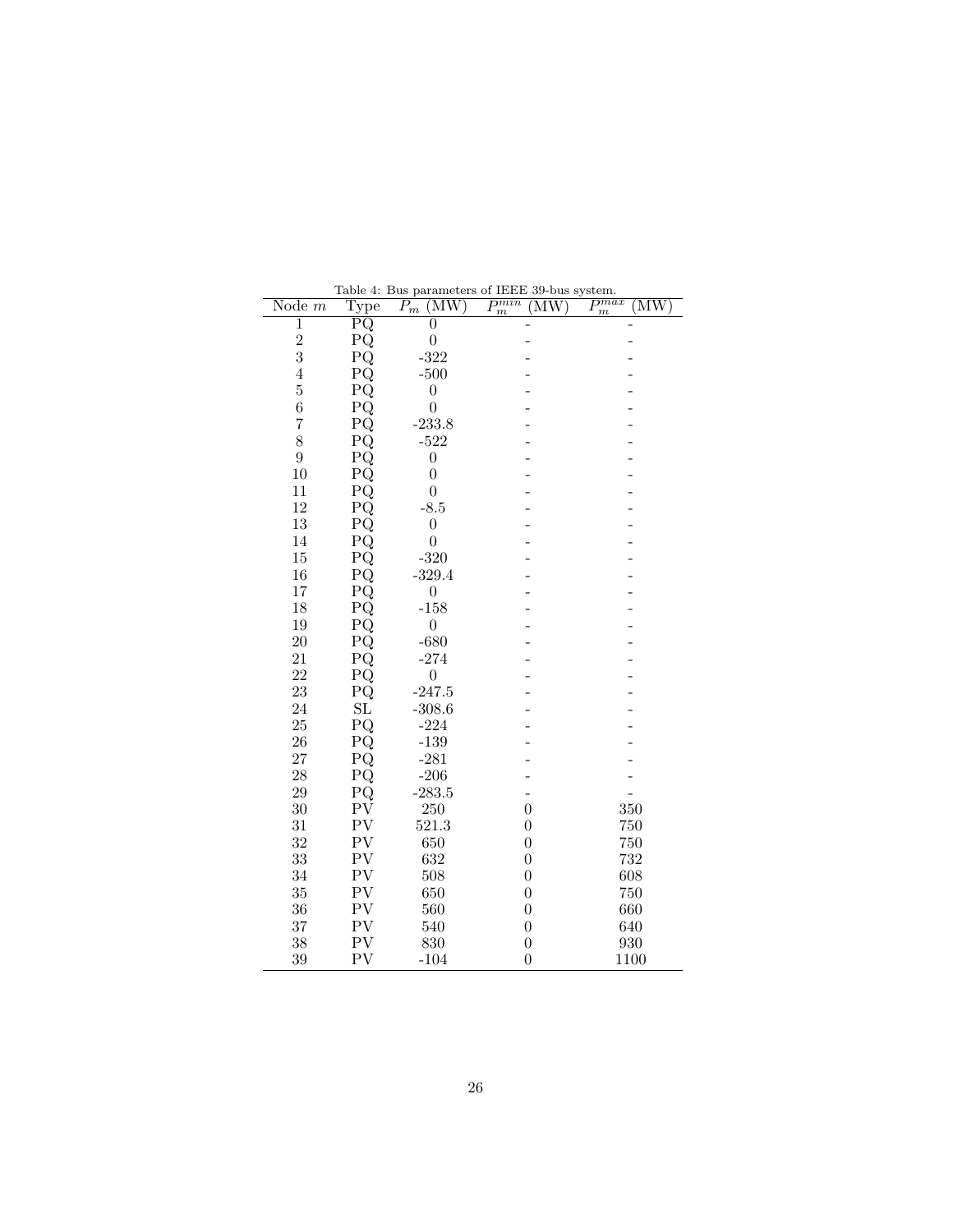| Bus $i$                 | Bus $j$        | Type  | $R_{ij}$         | $X_{ij}$ | $R_{ij}$         | $t_{ij}$         |
|-------------------------|----------------|-------|------------------|----------|------------------|------------------|
| $\overline{1}$          | $\overline{2}$ | Line  | 0.0035           | 0.0411   | 0.6987           | $\boldsymbol{0}$ |
| $\,1$                   | 39             | Line  | 0.0010           | 0.0250   | 0.7500           | $\overline{0}$   |
| $\overline{\mathbf{c}}$ | 3              | Line  | 0.0013           | 0.0151   | 0.2572           | $\overline{0}$   |
| $\overline{2}$          | 25             | Line  | 0.0070           | 0.0086   | 0.1460           | $\boldsymbol{0}$ |
| 3                       | $\overline{4}$ | Line  | 0.0013           | 0.0213   | 0.2214           | $\overline{0}$   |
| 3                       | 18             | Line  | 0.0011           | 0.0133   | 0.2138           | $\boldsymbol{0}$ |
| $\overline{4}$          | $\overline{5}$ | Line  | 0.0008           | 0.0128   | 0.1342           | $\boldsymbol{0}$ |
| $\overline{4}$          | 14             | Line  | 0.0008           | 0.0129   | 0.1382           | $\overline{0}$   |
| $\overline{5}$          | $\,6$          | Line  | 0.0002           | 0.0026   | 0.0434           | $\overline{0}$   |
| $\overline{5}$          | 8              | Line  | 0.0008           | 0.0112   | 0.1476           | $\boldsymbol{0}$ |
| 6                       | $\overline{7}$ | Line  | 0.0006           | 0.0092   | 0.1130           | 0                |
| 6                       | 11             | Line  | 0.0007           | 0.0082   | 0.1389           | $\overline{0}$   |
| 7                       | 8              | Line  | 0.0004           | 0.0046   | 0.0780           | $\boldsymbol{0}$ |
| 8                       | 9              | Line  | 0.0023           | 0.0363   | 0.3804           | $\overline{0}$   |
| $\overline{9}$          | 39             | Line  | 0.0010           | 0.0250   | 1.2000           | $\overline{0}$   |
| 10                      | 11             | Line  | 0.0004           | 0.0043   | 0.0729           | $\boldsymbol{0}$ |
| 10                      | 13             | Line  | 0.0004           | 0.0043   | 0.0729           | $\overline{0}$   |
| 13                      | 14             | Line  | 0.0009           | 0.0101   | 0.1723           | $\overline{0}$   |
| 14                      | 15             | Line  | 0.0018           | 0.0217   | 0.3660           | $\boldsymbol{0}$ |
| 15                      | 16             | Line  | 0.0009           | 0.0094   | 0.1710           | $\overline{0}$   |
| 16                      | 17             | Line  | 0.0007           | 0.0089   | 0.1342           | $\overline{0}$   |
| 16                      | 19             | Line  | 0.0016           | 0.0195   | 0.3040           | $\boldsymbol{0}$ |
| 16                      | 21             | Line  | 0.0008           | 0.0135   | 0.2548           | 0                |
| 16                      | 24             | Line  | 0.0003           | 0.0059   | 0.0680           | $\overline{0}$   |
| 17                      | 18             | Line  | 0.0007           | 0.0082   | 0.1319           | $\overline{0}$   |
| 17                      | 27             | Line  | 0.0013           | 0.0173   | 0.3216           | 0                |
| 21                      | 22             | Line  | 0.0008           | 0.0140   | 0.2565           | $\overline{0}$   |
| 22                      | 23             | Line  | 0.0006           | 0.0096   | 0.1846           | 0                |
| 23                      | 24             | Line  | 0.0022           | 0.0350   | 0.3610           | $\overline{0}$   |
| 25                      | 26             | Line  | 0.0032           | 0.0323   | 0.5130           | $\overline{0}$   |
| 26                      | 27             | Line  | 0.0014           | 0.0147   | 0.2396           | 0                |
| 26                      | 28             | Line  | 0.0043           | 0.0474   | 0.7802           | $\overline{0}$   |
| 26                      | 29             | Line  | 0.0057           | 0.0625   | 1.0290           | $\boldsymbol{0}$ |
| 28                      | 29             | Line  | 0.0014           | 0.0151   | 0.2490           | $\overline{0}$   |
| 12                      | 11             | Tran. | 0.0016           | 0.0435   | $\boldsymbol{0}$ | 1.0060           |
| 12                      | 13             | Tran. | 0.0016           | 0.0435   | $\overline{0}$   | 1.0060           |
| $\,6$                   | 31             | Tran. | $\boldsymbol{0}$ | 0.0250   | $\boldsymbol{0}$ | 1.0700           |
| 10                      | 32             | Tran. | $\boldsymbol{0}$ | 0.0200   | $\overline{0}$   | 1.0700           |
| 19                      | 33             | Tran. | 0.0007           | 0.0142   | $\overline{0}$   | 1.0700           |
| 20                      | 34             | Tran. | 0.0009           | 0.0180   | $\boldsymbol{0}$ | 1.0090           |
| 22                      | 35             | Tran. | $\boldsymbol{0}$ | 0.0143   | $\overline{0}$   | 1.0250           |
| 23                      | 36             | Tran. | 0.0005           | 0.0272   | $\overline{0}$   | 1.0000           |
| 25                      | 37             | Tran. | 0.0006           | 0.0232   | $\boldsymbol{0}$ | 1.0250           |
| $\overline{2}$          | 30             | Tran. | $\boldsymbol{0}$ | 0.0181   | $\overline{0}$   | 1.0250           |
| 29                      | 38             | Tran. | 0.0008           | 0.0156   | $\overline{0}$   | 1.0250           |
| 19                      | $20\,$         | Tran. | 0.0007           | 0.0138   | 0                | 1.0600           |

<span id="page-26-0"></span>Table 5: Branch parameters of IEEE 39-bus system.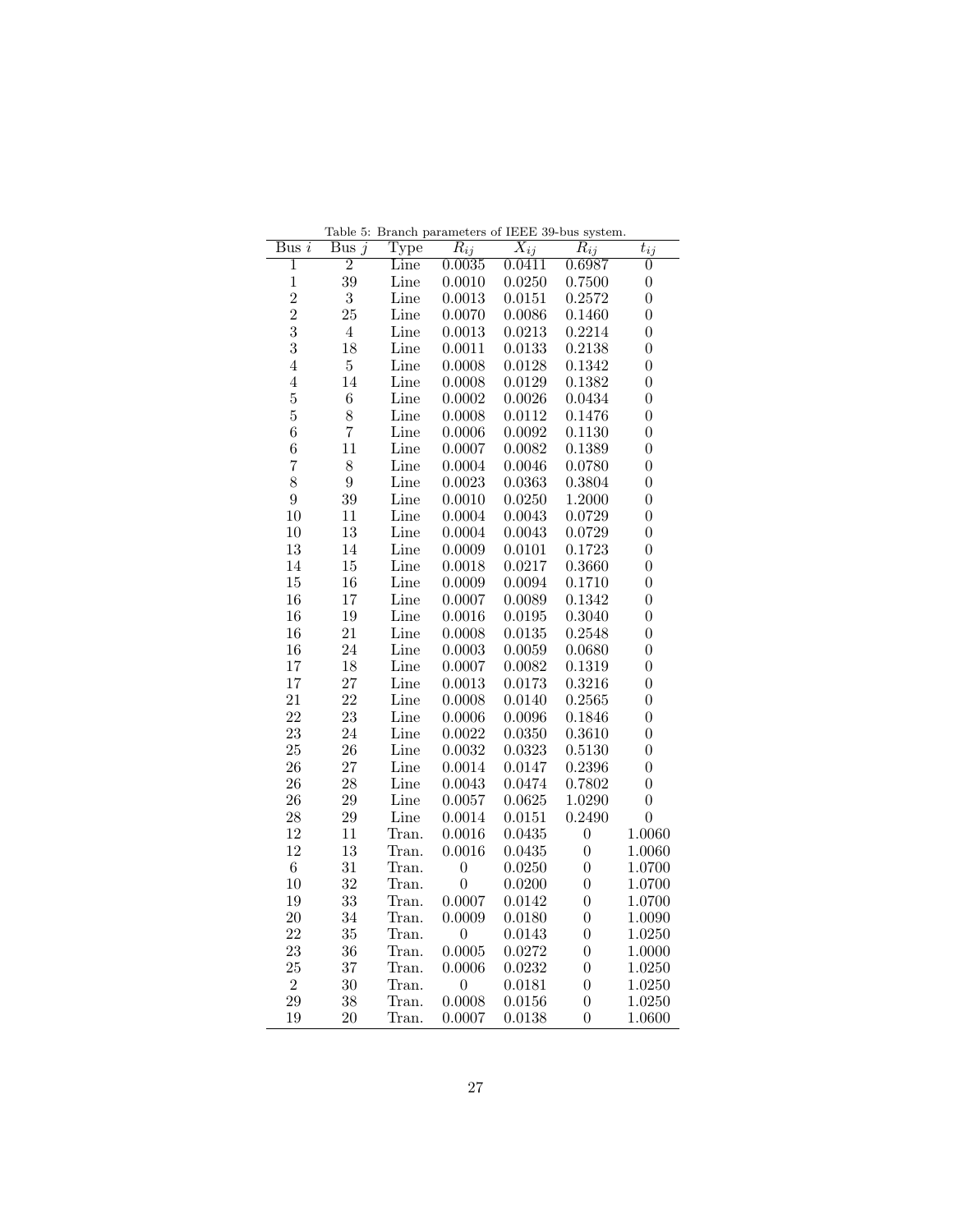- <span id="page-27-0"></span>[6] CSIRO, Future Grid Forum: Change and Choice for Australian Electricity System, Tech. rep. (2013).
- <span id="page-27-1"></span>[7] B. Kampman, M. Afman, J. Blommerde, The potential of energy citizens in the European Union, Tech. rep., CE Delft (2016).
- <span id="page-27-2"></span>[8] A. Pillay, S. P. Karthikeyan, D. Kothari, [Congestion manage](http://www.sciencedirect.com/science/article/pii/S0142061515000411)[ment in power systems – a review,](http://www.sciencedirect.com/science/article/pii/S0142061515000411) International Journal of Electrical Power & Energy Systems 70 (2015) 83 – 90. [doi:https:](http://dx.doi.org/https://doi.org/10.1016/j.ijepes.2015.01.022) [//doi.org/10.1016/j.ijepes.2015.01.022](http://dx.doi.org/https://doi.org/10.1016/j.ijepes.2015.01.022). URL [http://www.sciencedirect.com/science/article/pii/](http://www.sciencedirect.com/science/article/pii/S0142061515000411) [S0142061515000411](http://www.sciencedirect.com/science/article/pii/S0142061515000411)
- <span id="page-27-3"></span>[9] F. Zaeim-Kohan, H. Razmi, H. Doagou-Mojarrad, [Multi-objective trans](http://www.sciencedirect.com/science/article/pii/S1568494618303016)[mission congestion management considering demand response programs](http://www.sciencedirect.com/science/article/pii/S1568494618303016) [and generation rescheduling,](http://www.sciencedirect.com/science/article/pii/S1568494618303016) Applied Soft Computing 70 (2018) 169 – 181. [doi:https://doi.org/10.1016/j.asoc.2018.05.028](http://dx.doi.org/https://doi.org/10.1016/j.asoc.2018.05.028). URL [http://www.sciencedirect.com/science/article/pii/](http://www.sciencedirect.com/science/article/pii/S1568494618303016) [S1568494618303016](http://www.sciencedirect.com/science/article/pii/S1568494618303016)
- <span id="page-27-4"></span>[10] F. Hussin, M. Y. Hassan, K. L. Lo, Transmission Congestion Management Assessment in Deregulated Electricity Market, in: 2006 4th Student Conference on Research and Development, 2006, pp. 250–255. [doi:](http://dx.doi.org/10.1109/SCORED.2006.4339348) [10.1109/SCORED.2006.4339348](http://dx.doi.org/10.1109/SCORED.2006.4339348).
- <span id="page-27-5"></span>[11] A. Kumar, S. C. Srivastava, S. N. Singh, A zonal congestion management approach using real and reactive power rescheduling, IEEE Transactions on Power Systems 19 (1) (2004) 554–562. [doi:10.1109/TPWRS.2003.821448](http://dx.doi.org/10.1109/TPWRS.2003.821448).
- <span id="page-27-6"></span>[12] M. Murali, M. S. Kumari, M. Sydulu, [Optimal spot pricing in electricity](http://www.sciencedirect.com/science/article/pii/S0142061514002944) [market with inelastic load using constrained bat algorithm,](http://www.sciencedirect.com/science/article/pii/S0142061514002944) International Journal of Electrical Power & Energy Systems 62 (2014) 897 – 911. [doi:https://doi.org/10.1016/j.ijepes.2014.05.023](http://dx.doi.org/https://doi.org/10.1016/j.ijepes.2014.05.023).

URL [http://www.sciencedirect.com/science/article/pii/](http://www.sciencedirect.com/science/article/pii/S0142061514002944) [S0142061514002944](http://www.sciencedirect.com/science/article/pii/S0142061514002944)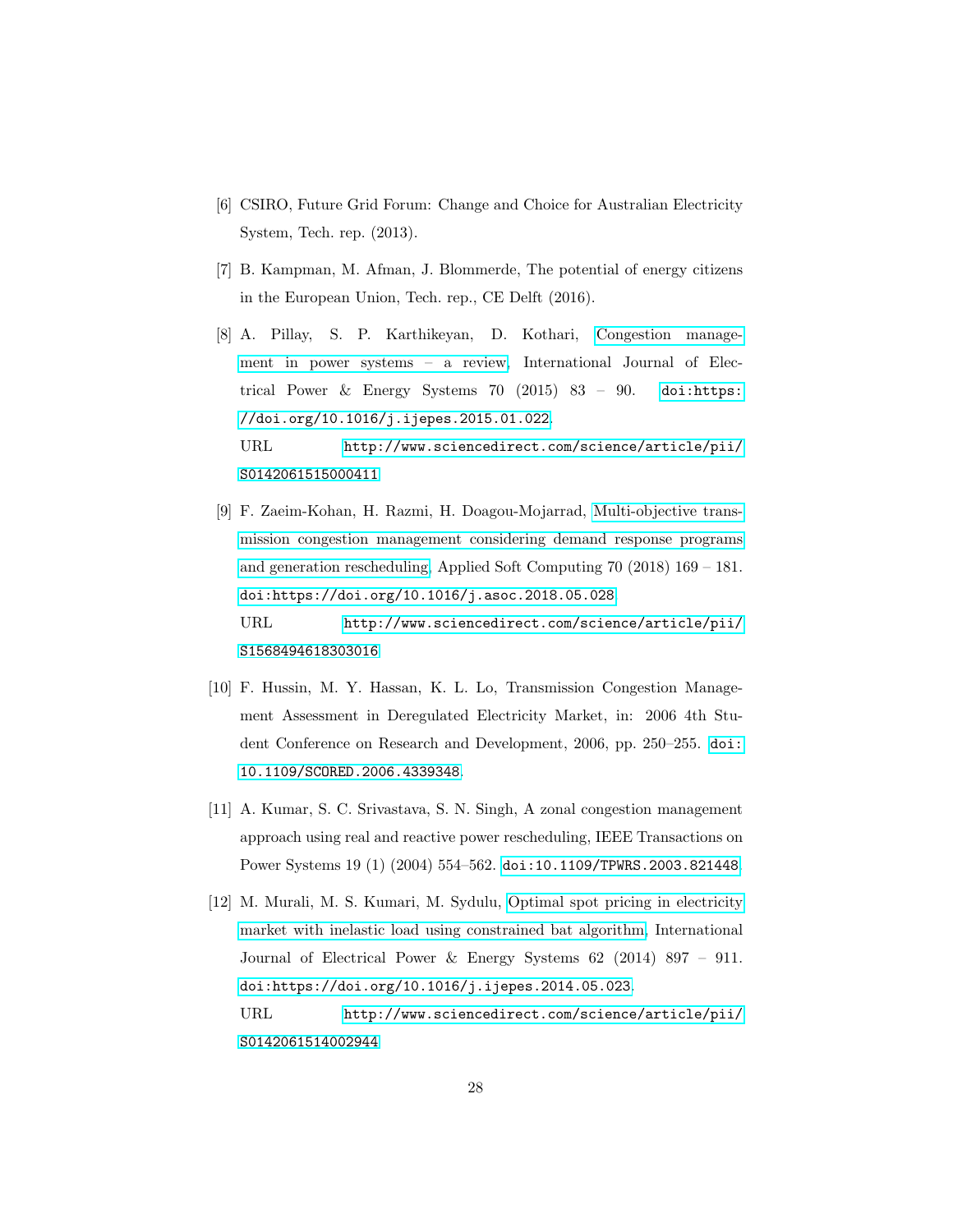- <span id="page-28-0"></span>[13] Y. Xu, H. Sun, H. Liu, Q. Fu, [Distributed solution to dc opti](http://www.sciencedirect.com/science/article/pii/S0142061517304039)[mal power flow with congestion management,](http://www.sciencedirect.com/science/article/pii/S0142061517304039) International Journal of Electrical Power & Energy Systems 95 (2018) 73 – 82. [doi:https://doi.org/10.1016/j.ijepes.2017.08.009](http://dx.doi.org/https://doi.org/10.1016/j.ijepes.2017.08.009). URL [http://www.sciencedirect.com/science/article/pii/](http://www.sciencedirect.com/science/article/pii/S0142061517304039) [S0142061517304039](http://www.sciencedirect.com/science/article/pii/S0142061517304039)
- <span id="page-28-1"></span>[14] D. Grgic, F. Gubina, Congestion management approach after deregulation of the Slovenian power system, in: IEEE Power Engineering Society Summer Meeting, Vol. 3, 2002, pp. 1661–1665 vol.3. [doi:10.1109/PESS.2002.](http://dx.doi.org/10.1109/PESS.2002.1043671) [1043671](http://dx.doi.org/10.1109/PESS.2002.1043671).
- <span id="page-28-2"></span>[15] W. Y. Ng, Generalized Generation Distribution Factors for Power System Security Evaluations, IEEE Transactions on Power Apparatus and Systems PAS-100 (3) (1981) 1001–1005. [doi:10.1109/TPAS.1981.316635](http://dx.doi.org/10.1109/TPAS.1981.316635).
- <span id="page-28-3"></span>[16] M. Mandala, C. P. Gupta, Transmission congestion management with reactive power support in hybrid electricity market, in: 2012 IEEE International Conference on Power System Technology (POWERCON), 2012, pp. 1–7. [doi:10.1109/PowerCon.2012.6401302](http://dx.doi.org/10.1109/PowerCon.2012.6401302).
- <span id="page-28-4"></span>[17] Adhip, D. Thukaram, Congestion management based on virtual real power flows, in: 2016 Biennial International Conference on Power and Energy Systems: Towards Sustainable Energy (PESTSE), 2016, pp. 1–5. [doi:](http://dx.doi.org/10.1109/PESTSE.2016.7516419) [10.1109/PESTSE.2016.7516419](http://dx.doi.org/10.1109/PESTSE.2016.7516419).
- <span id="page-28-5"></span>[18] M. Pantoš, [Market-based congestion management in electric](http://www.sciencedirect.com/science/article/pii/S0360544211002684) [power systems with increased share of natural gas dependent](http://www.sciencedirect.com/science/article/pii/S0360544211002684) [power plants,](http://www.sciencedirect.com/science/article/pii/S0360544211002684) Energy 36 (7) (2011) 4244 – 4255. [doi:https:](http://dx.doi.org/https://doi.org/10.1016/j.energy.2011.04.019) [//doi.org/10.1016/j.energy.2011.04.019](http://dx.doi.org/https://doi.org/10.1016/j.energy.2011.04.019). URL [http://www.sciencedirect.com/science/article/pii/](http://www.sciencedirect.com/science/article/pii/S0360544211002684) [S0360544211002684](http://www.sciencedirect.com/science/article/pii/S0360544211002684)
- <span id="page-28-6"></span>[19] P. Borkar, N. Kumar, D. Choudhary, Active Power Rescheduling of Generator for Congestion Management using Whale Optimization Technique, in: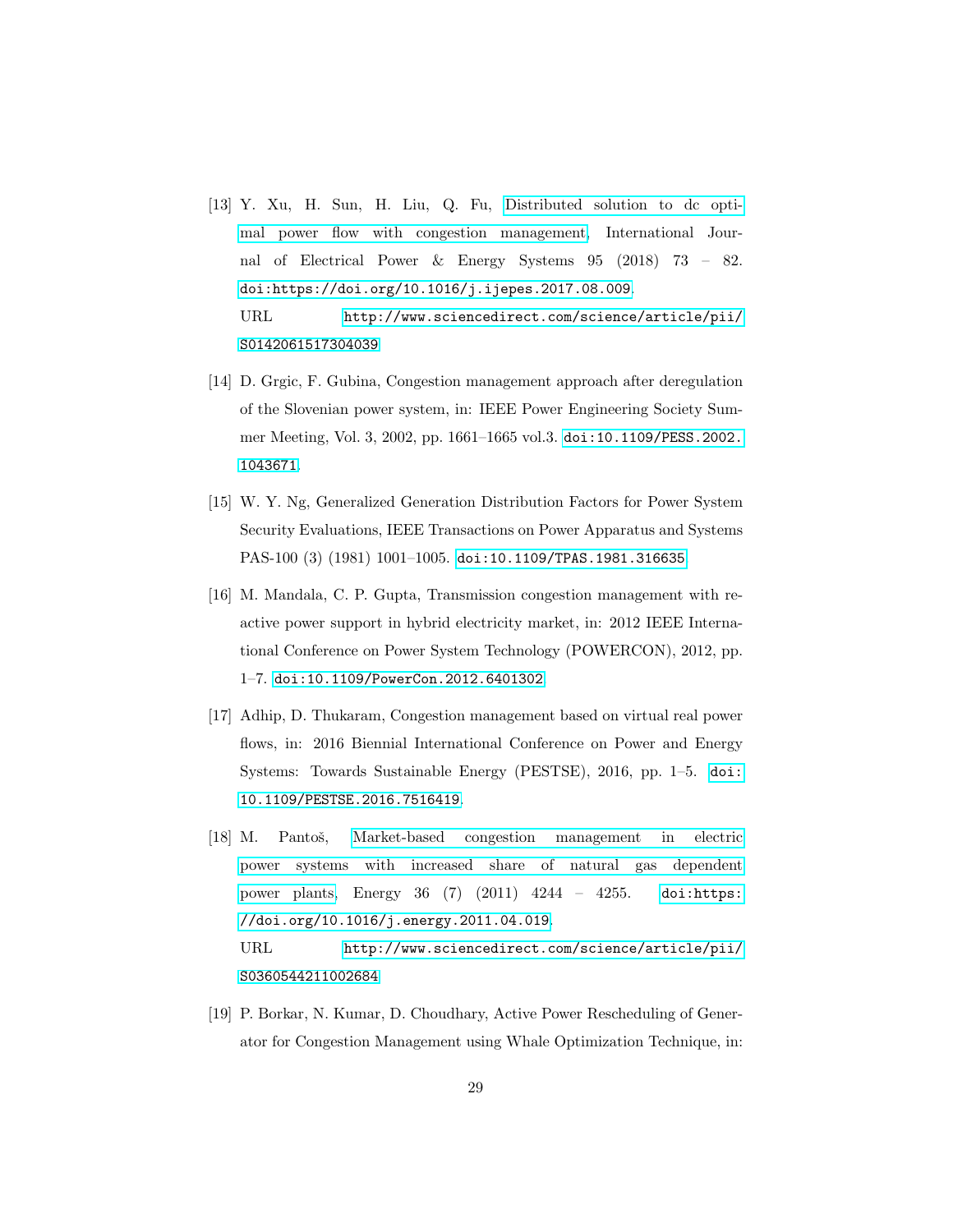2018 International Conference on Smart Electric Drives and Power System (ICSEDPS), 2018, pp. 142–146. [doi:10.1109/ICSEDPS.2018.8536041](http://dx.doi.org/10.1109/ICSEDPS.2018.8536041).

- <span id="page-29-0"></span>[20] S. Chellam, S. Kalyani, [Power flow tracing based transmission con](http://www.sciencedirect.com/science/article/pii/S0142061516305774)[gestion pricing in deregulated power markets,](http://www.sciencedirect.com/science/article/pii/S0142061516305774) International Journal of Electrical Power & Energy Systems 83 (2016) 570 – 584. [doi:https://doi.org/10.1016/j.ijepes.2016.03.049](http://dx.doi.org/https://doi.org/10.1016/j.ijepes.2016.03.049). URL [http://www.sciencedirect.com/science/article/pii/](http://www.sciencedirect.com/science/article/pii/S0142061516305774) [S0142061516305774](http://www.sciencedirect.com/science/article/pii/S0142061516305774)
- <span id="page-29-1"></span>[21] H. Wang, H. Bao, A new method of congestion management based on power flow tracing, in: 2016 China International Conference on Electricity Distribution (CICED), 2016, pp. 1–4. [doi:10.1109/CICED.2016.7576263](http://dx.doi.org/10.1109/CICED.2016.7576263).
- <span id="page-29-2"></span>[22] M. Pantos, G. Verbic, F. Gubina, Modified topological generation and load distribution factors, IEEE Transactions on Power Systems 20 (4) (2005) 1998–2005. [doi:10.1109/TPWRS.2005.857394](http://dx.doi.org/10.1109/TPWRS.2005.857394).
- <span id="page-29-3"></span>[23] N. Acharya, N. Mithulananthan, [Locating series FACTS de](http://www.sciencedirect.com/science/article/pii/S0378779606000812)[vices for congestion management in deregulated electricity mar](http://www.sciencedirect.com/science/article/pii/S0378779606000812)[kets,](http://www.sciencedirect.com/science/article/pii/S0378779606000812) Electric Power Systems Research 77 (3) (2007) 352 – 360. [doi:https://doi.org/10.1016/j.epsr.2006.03.016](http://dx.doi.org/https://doi.org/10.1016/j.epsr.2006.03.016). URL [http://www.sciencedirect.com/science/article/pii/](http://www.sciencedirect.com/science/article/pii/S0378779606000812) [S0378779606000812](http://www.sciencedirect.com/science/article/pii/S0378779606000812)
- <span id="page-29-4"></span>[24] K. R. S. Reddy, N. P. Padhy, R. N. Patel, Congestion management in deregulated power system using facts devices, in: 2006 IEEE Power India Conference, 2006, pp. 8 pp.–. [doi:10.1109/POWERI.2006.1632541](http://dx.doi.org/10.1109/POWERI.2006.1632541).
- <span id="page-29-5"></span>[25] J. Zhang, A. Yokoyama, Optimal Power Flow Control for Congestion Management by Interline Power Flow Controller (IPFC), in: 2006 International Conference on Power System Technology, 2006, pp. 1–6. [doi:](http://dx.doi.org/10.1109/ICPST.2006.321421) [10.1109/ICPST.2006.321421](http://dx.doi.org/10.1109/ICPST.2006.321421).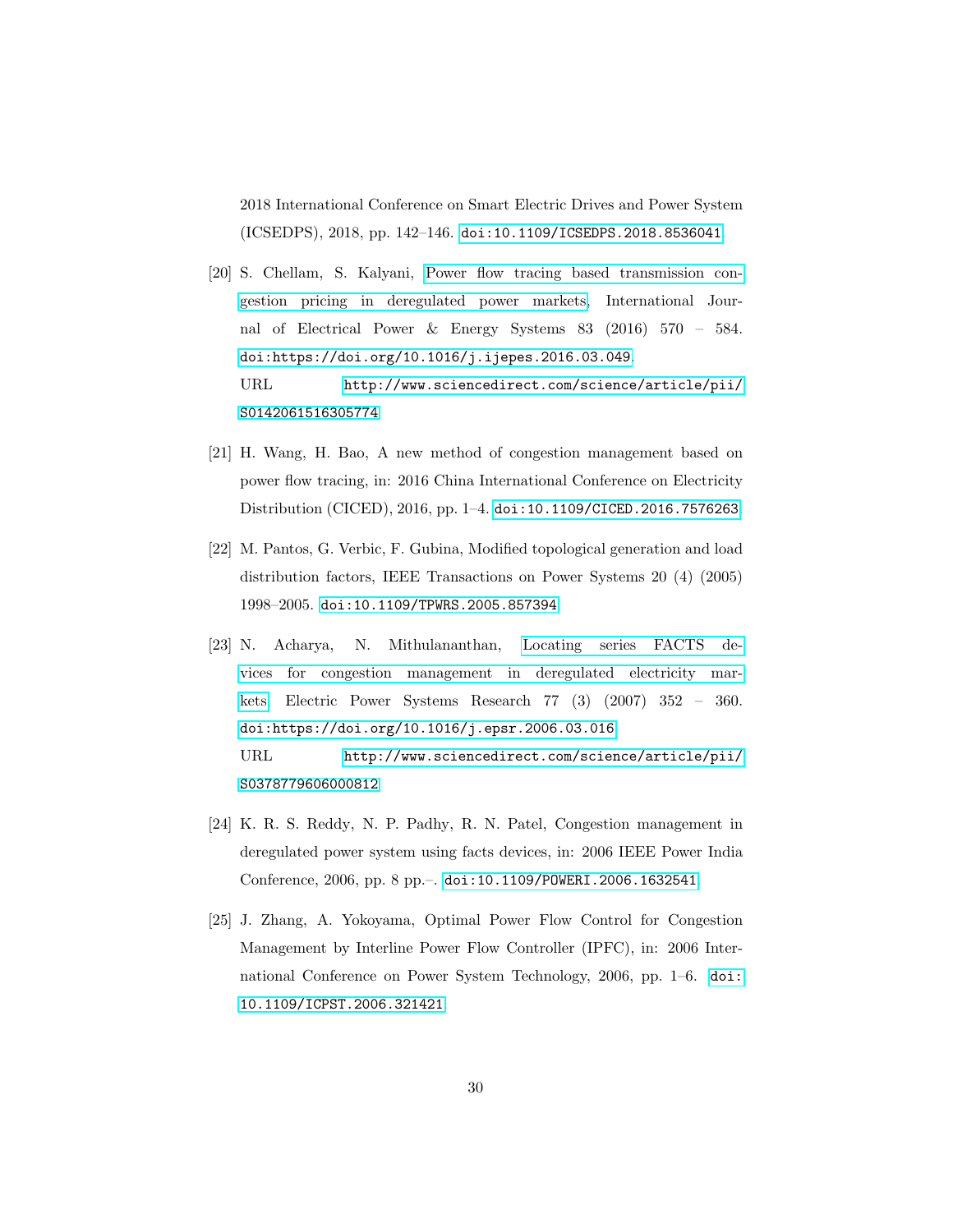- <span id="page-30-0"></span>[26] R. Surya, N. Janarthanan, S. Balamurugan, A novel technique for congestion management in transmission system by real power flow control, in: 2017 International Conference on Intelligent Computing, Instrumentation and Control Technologies (ICICICT), 2017, pp. 1349–1354. [doi:](http://dx.doi.org/10.1109/ICICICT1.2017.8342766) [10.1109/ICICICT1.2017.8342766](http://dx.doi.org/10.1109/ICICICT1.2017.8342766).
- <span id="page-30-1"></span>[27] A. Shirbhate, V. K. Chandrakar, R. M. Mohril, Congestion Management by Static Var Compensator (SVC) Using Power World Simulator, in: S. C. Satapathy, A. Joshi (Eds.), Information and Communication Technology for Intelligent Systems, Springer Singapore, Singapore, 2019, pp. 161–171.
- <span id="page-30-2"></span>[28] M. T. Hagh, M. Sharifian, S. Galvani, [Impact of SSSC and](http://www.sciencedirect.com/science/article/pii/S0142061513004833) [STATCOM on power system predictability,](http://www.sciencedirect.com/science/article/pii/S0142061513004833) International Journal of Electrical Power & Energy Systems 56 (2014) 159 – 167. [doi:https://doi.org/10.1016/j.ijepes.2013.11.025](http://dx.doi.org/https://doi.org/10.1016/j.ijepes.2013.11.025). URL [http://www.sciencedirect.com/science/article/pii/](http://www.sciencedirect.com/science/article/pii/S0142061513004833) [S0142061513004833](http://www.sciencedirect.com/science/article/pii/S0142061513004833)
- <span id="page-30-3"></span>[29] S. Sivakumar, D. Devaraj, Congestion management in deregulated power system by rescheduling of generators using genetic algorithm, in: 2014 International Conference on Power Signals Control and Computations (EP-SCICON), 2014, pp. 1–5. [doi:10.1109/EPSCICON.2014.6887495](http://dx.doi.org/10.1109/EPSCICON.2014.6887495).
- <span id="page-30-4"></span>[30] S. Suganthi, D. Devaraj, K. Ramar, S. H. Thilagar, [An Improved Differ](http://www.sciencedirect.com/science/article/pii/S1364032117311607)[ential Evolution algorithm for congestion management in the presence of](http://www.sciencedirect.com/science/article/pii/S1364032117311607) [wind turbine generators,](http://www.sciencedirect.com/science/article/pii/S1364032117311607) Renewable and Sustainable Energy Reviews 81 (2018) 635 – 642. [doi:https://doi.org/10.1016/j.rser.2017.08.014](http://dx.doi.org/https://doi.org/10.1016/j.rser.2017.08.014). URL [http://www.sciencedirect.com/science/article/pii/](http://www.sciencedirect.com/science/article/pii/S1364032117311607) [S1364032117311607](http://www.sciencedirect.com/science/article/pii/S1364032117311607)
- <span id="page-30-5"></span>[31] J. Hazra, A. K. Sinha, Congestion Management Using Multiobjective Particle Swarm Optimization, IEEE Transactions on Power Systems 22 (4) (2007) 1726–1734. [doi:10.1109/TPWRS.2007.907532](http://dx.doi.org/10.1109/TPWRS.2007.907532).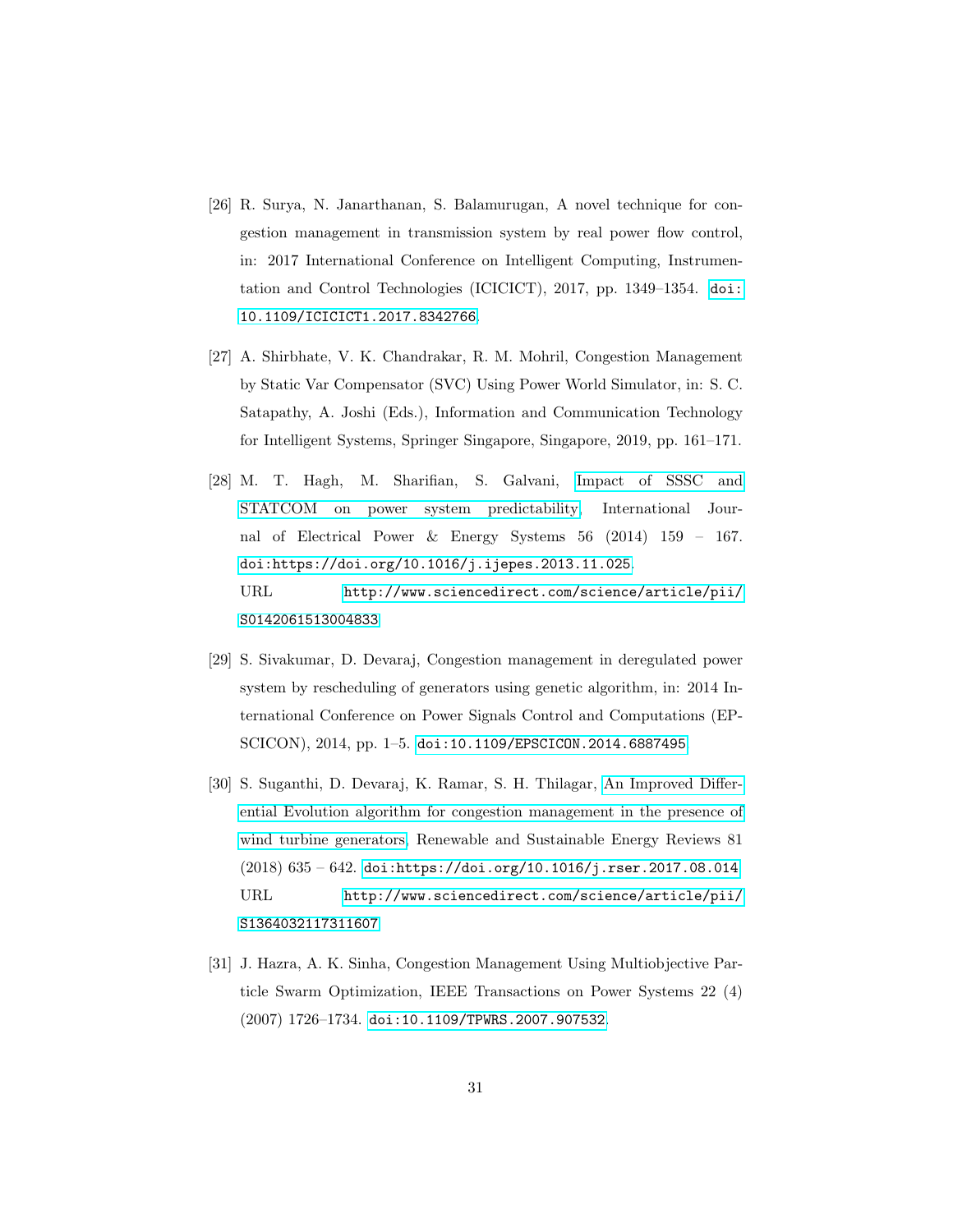- <span id="page-31-0"></span>[32] J. J. D. Nesamalar, P. Venkatesh, S. C. Raja, [Optimal Utiliza](http://www.sciencedirect.com/science/article/pii/S240589631503030X)[tion of Renewable Energy Sources for Congestion Management,](http://www.sciencedirect.com/science/article/pii/S240589631503030X) IFAC-PapersOnLine 48 (30) (2015) 264 – 269, 9th IFAC Symposium on Control of Power and Energy Systems CPES 2015. [doi:https://doi.org/10.1016/j.ifacol.2015.12.388](http://dx.doi.org/https://doi.org/10.1016/j.ifacol.2015.12.388). URL [http://www.sciencedirect.com/science/article/pii/](http://www.sciencedirect.com/science/article/pii/S240589631503030X) [S240589631503030X](http://www.sciencedirect.com/science/article/pii/S240589631503030X)
- <span id="page-31-1"></span>[33] P. K. Tiwari, M. K. Mishra, S. Dawn, [A two step approach for](http://www.sciencedirect.com/science/article/pii/S0142061518337281) [improvement of economic profit and emission with congestion man](http://www.sciencedirect.com/science/article/pii/S0142061518337281)[agement in hybrid competitive power market,](http://www.sciencedirect.com/science/article/pii/S0142061518337281) International Journal of Electrical Power & Energy Systems 110 (2019) 548 – 564. [doi:https://doi.org/10.1016/j.ijepes.2019.03.047](http://dx.doi.org/https://doi.org/10.1016/j.ijepes.2019.03.047). URL [http://www.sciencedirect.com/science/article/pii/](http://www.sciencedirect.com/science/article/pii/S0142061518337281) [S0142061518337281](http://www.sciencedirect.com/science/article/pii/S0142061518337281)
- <span id="page-31-2"></span>[34] A. Asrari, M. Ansari, J. Khazaei, P. Fajri, A market framework for decentralized congestion management in smart distribution grids considering collaboration among electric vehicle aggregators, IEEE Transactions on Smart Grid (2019) 1–1[doi:10.1109/TSG.2019.2932695](http://dx.doi.org/10.1109/TSG.2019.2932695).
- <span id="page-31-3"></span>[35] C. ZHANG, Y. DING, N. C. NORDENTOFT, P. PINSON, J. ØSTER-GAARD, [Flech: A danish market solution for dso congestion management](https://doi.org/10.1007/s40565-014-0048-0) [through der flexibility services,](https://doi.org/10.1007/s40565-014-0048-0) Journal of Modern Power Systems and Clean Energy 2 (2) (2014) 126–133. [doi:10.1007/s40565-014-0048-0](http://dx.doi.org/10.1007/s40565-014-0048-0). URL <https://doi.org/10.1007/s40565-014-0048-0>
- <span id="page-31-4"></span>[36] D. Koraki, K. Strunz, Wind and solar power integration in electricity markets and distribution networks through service-centric virtual power plants, IEEE Transactions on Power Systems 33 (1) (2018) 473–485. [doi:10.1109/TPWRS.2017.2710481](http://dx.doi.org/10.1109/TPWRS.2017.2710481).
- <span id="page-31-5"></span>[37] H. Sommer, M. Rinck, Exchange-based flexibility markets for grid congestion management, [https://www.strommarkttreffen.org/2019-03-15\\_](https://www.strommarkttreffen.org/2019-03-15_Sommer_Rinck_Exchange-based_flexibility_markets.pdf)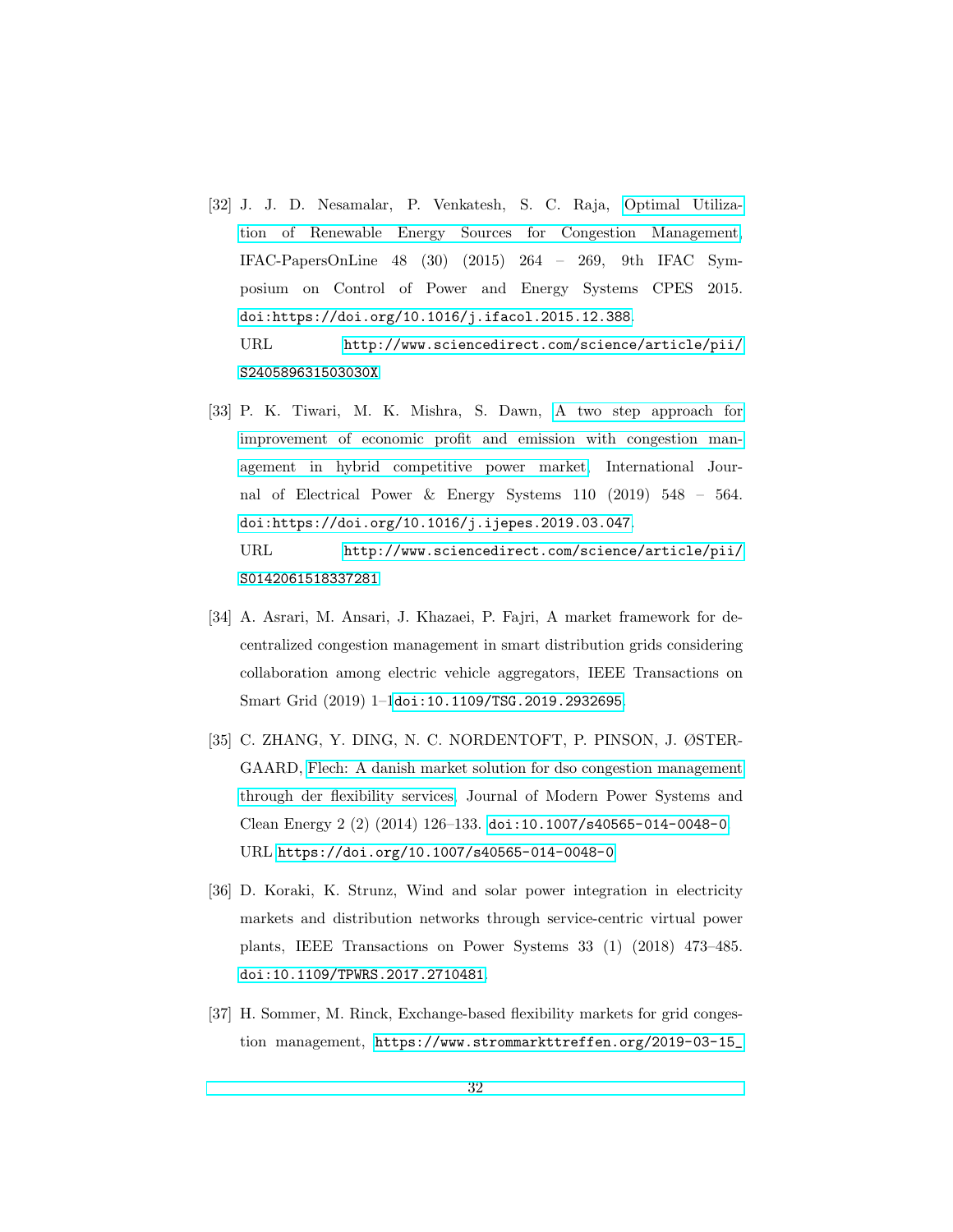[Sommer\\_Rinck\\_Exchange-based\\_flexibility\\_markets.pdf](https://www.strommarkttreffen.org/2019-03-15_Sommer_Rinck_Exchange-based_flexibility_markets.pdf), (Accessed on 02/16/2020) (March 2019).

- <span id="page-32-0"></span>[38] F. Shen, Q. Wu, S. Huang, X. Chen, H. Liu, Y. Xu, [Two-tier demand](http://www.sciencedirect.com/science/article/pii/S0142061519302522) [response with flexible demand swap and transactive control for real](http://www.sciencedirect.com/science/article/pii/S0142061519302522)[time congestion management in distribution networks,](http://www.sciencedirect.com/science/article/pii/S0142061519302522) International Journal of Electrical Power & Energy Systems 114 (2020) 105399. [doi:https://doi.org/10.1016/j.ijepes.2019.105399](http://dx.doi.org/https://doi.org/10.1016/j.ijepes.2019.105399). URL [http://www.sciencedirect.com/science/article/pii/](http://www.sciencedirect.com/science/article/pii/S0142061519302522) [S0142061519302522](http://www.sciencedirect.com/science/article/pii/S0142061519302522)
- <span id="page-32-1"></span>[39] S. M. Hosseini, R. Carli, M. Dotoli, Robust day-ahead energy scheduling of a smart residential user under uncertainty, in: 2019 18th European Control Conference (ECC), 2019, pp. 935–940. [doi:10.23919/ECC.2019.8796182](http://dx.doi.org/10.23919/ECC.2019.8796182).
- <span id="page-32-2"></span>[40] J. Wu, B. Zhang, Y. Jiang, P. Bie, H. Li, [Chance-constrained](http://www.sciencedirect.com/science/article/pii/S0142061517323025) [stochastic congestion management of power systems considering un](http://www.sciencedirect.com/science/article/pii/S0142061517323025)[certainty of wind power and demand side response,](http://www.sciencedirect.com/science/article/pii/S0142061517323025) International Journal of Electrical Power & Energy Systems 107 (2019) 703 – 714. [doi:https://doi.org/10.1016/j.ijepes.2018.12.026](http://dx.doi.org/https://doi.org/10.1016/j.ijepes.2018.12.026). URL [http://www.sciencedirect.com/science/article/pii/](http://www.sciencedirect.com/science/article/pii/S0142061517323025) [S0142061517323025](http://www.sciencedirect.com/science/article/pii/S0142061517323025)
- <span id="page-32-3"></span>[41] S. Park, S. R. Salkuti, [Optimal energy management of railroad electrical](https://www.mdpi.com/2071-1050/11/22/6293) [systems with renewable energy and energy storage systems,](https://www.mdpi.com/2071-1050/11/22/6293) Sustainability 11 (22). [doi:10.3390/su11226293](http://dx.doi.org/10.3390/su11226293). URL <https://www.mdpi.com/2071-1050/11/22/6293>
- <span id="page-32-4"></span>[42] R. Carli, M. Dotoli, Decentralized control for residential energy management of a smart users' microgrid with renewable energy exchange, IEEE/CAA Journal of Automatica Sinica 6 (3) (2019) 641–656. [doi:](http://dx.doi.org/10.1109/JAS.2019.1911462) [10.1109/JAS.2019.1911462](http://dx.doi.org/10.1109/JAS.2019.1911462).
- <span id="page-32-5"></span>[43] M. Geidl, G. Koeppel, P. Favre-Perrod, B. Klockl, G. Andersson,